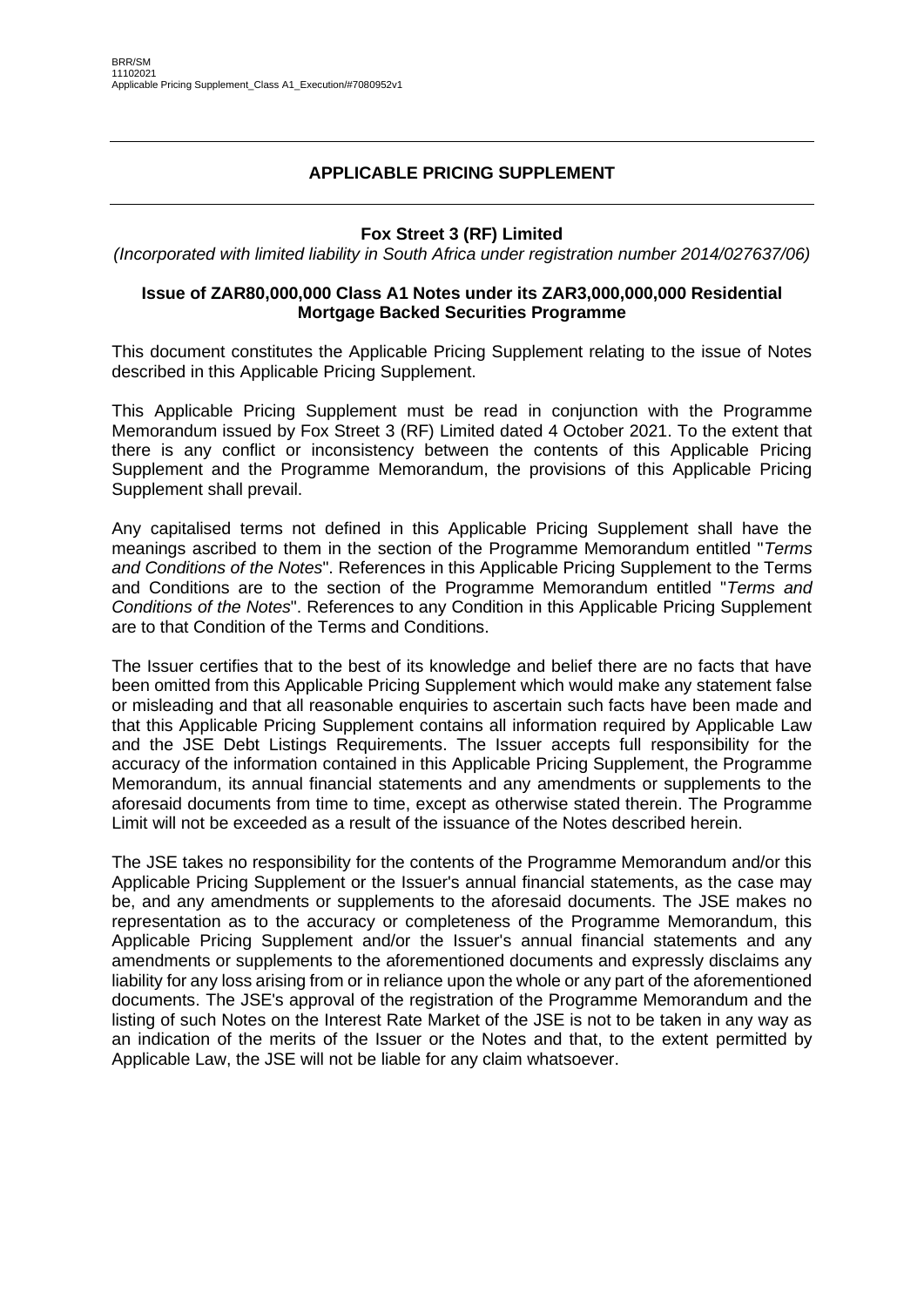## **DESCRIPTION OF THE NOTES**

<span id="page-1-0"></span>

| 1               | <b>Issuer</b>                                               |           | Fox Street 3 (RF) Limited                                                                                                                                                                                                                                                    |
|-----------------|-------------------------------------------------------------|-----------|------------------------------------------------------------------------------------------------------------------------------------------------------------------------------------------------------------------------------------------------------------------------------|
| 2               | Status and Class of the Notes                               |           | <b>Secured Class A1 Notes</b>                                                                                                                                                                                                                                                |
| 3               | Tranche number                                              | Tranche 1 |                                                                                                                                                                                                                                                                              |
| 4               | Series number                                               | Series 1  |                                                                                                                                                                                                                                                                              |
| 5               | Aggregate Principal Amount of this ZAR80,000,000<br>Tranche |           |                                                                                                                                                                                                                                                                              |
| 6               | <b>Issue Date</b>                                           |           | 13 October 2021                                                                                                                                                                                                                                                              |
| 7               | Minimum Denomination per Note                               |           | ZAR1,000,000                                                                                                                                                                                                                                                                 |
| 8               | <b>Issue Price</b>                                          | 100%      |                                                                                                                                                                                                                                                                              |
| 9               | Applicable Business Day Convention                          |           | <b>Following Business Day</b>                                                                                                                                                                                                                                                |
| 10              | <b>Interest Commencement Date</b>                           |           | 13 October 2021                                                                                                                                                                                                                                                              |
| 11              | Step-Up Date                                                | N/A       |                                                                                                                                                                                                                                                                              |
| 12 <sub>2</sub> | <b>Scheduled Maturity Date</b>                              | N/A       |                                                                                                                                                                                                                                                                              |
| 13              | <b>Final Redemption Date</b>                                |           | 20 October 2022                                                                                                                                                                                                                                                              |
| 14              | Use of Proceeds                                             |           | The net proceeds of the issue of this Tranche,<br>together with the net proceeds from the issue<br>of the Class A2 Notes (under stock code<br>FST3A2), the Class A3 Notes (under stock<br>code FST3A3) and the Class A4 Notes (under<br>stock code FST3A4) will be used to - |
|                 |                                                             | (a)       | redeem the existing Class A5 Notes<br>(under stock code FS3A5);                                                                                                                                                                                                              |
|                 |                                                             | (b)       | redeem the existing Class B1 Notes<br>(under stock code FS3B1);                                                                                                                                                                                                              |
|                 |                                                             | (c)       | redeem the existing Class C1 Notes<br>(represented under stock code FS3C1);                                                                                                                                                                                                  |

- (d) redeem the existing Class D1 Notes (under stock code FS3D1);
- (e) redeem the existing subordinated loan; and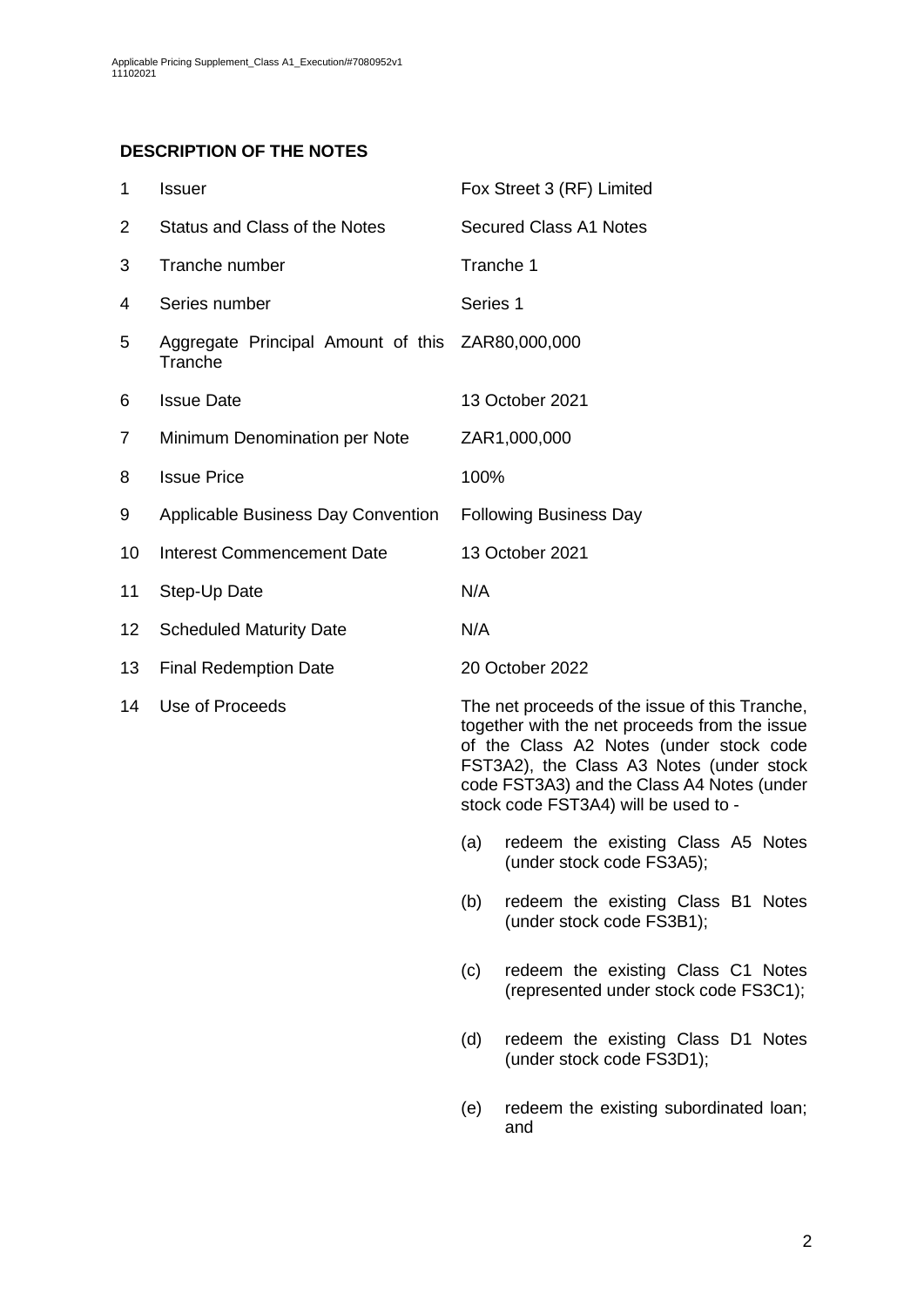|      |                                                                           | (f)<br>applicable, purchase<br>Eligible<br>the<br>IŤ.<br>Assets and/or to fund<br>the<br>Capital<br>Redraw<br>Liquidity<br>Reserve,<br>Reserve,<br><b>Bonds</b><br>Mortgage<br>Reserve<br>and<br>Registration Costs Reserve at their<br>required amounts. |  |  |  |
|------|---------------------------------------------------------------------------|-----------------------------------------------------------------------------------------------------------------------------------------------------------------------------------------------------------------------------------------------------------|--|--|--|
| 15   | Asset<br>Acquisition<br>Amount                                            | Pre-Funding ZAR361,113,029                                                                                                                                                                                                                                |  |  |  |
| 16   | <b>Asset Acquisition Pre-Funding Period</b>                               | From (and including) 13 October 2021 to (and<br>including) 13 April 2022                                                                                                                                                                                  |  |  |  |
| 17   | Redemption<br>Pre-Funding<br><b>Note</b><br>Amount                        | N/A                                                                                                                                                                                                                                                       |  |  |  |
| 18   | Note Redemption Pre-Funding Period                                        | N/A                                                                                                                                                                                                                                                       |  |  |  |
| 19   | <b>Tap Period</b>                                                         | From (and including) 13 October 2021 to (and<br>including) 13 April 2023                                                                                                                                                                                  |  |  |  |
| 20   | <b>Specified Currency</b>                                                 | Rand                                                                                                                                                                                                                                                      |  |  |  |
| 21   | Pre-Payment Note(s)                                                       | No                                                                                                                                                                                                                                                        |  |  |  |
| 22   | Subordinated Loan Facility Limit                                          | ZAR165,000,000                                                                                                                                                                                                                                            |  |  |  |
| 23   | Initial<br>Advance<br>under<br>the<br>Subordinated Loan on the Issue Date | ZAR151,228,899                                                                                                                                                                                                                                            |  |  |  |
| 24   | additional/other Terms<br>and<br>Any<br>Conditions relating to the Notes  | N/A                                                                                                                                                                                                                                                       |  |  |  |
|      | <b>FIXED RATE NOTES</b>                                                   |                                                                                                                                                                                                                                                           |  |  |  |
| 25   | <b>Fixed Interest Rate</b>                                                | N/A                                                                                                                                                                                                                                                       |  |  |  |
| 26   | Payment Date(s)                                                           | N/A                                                                                                                                                                                                                                                       |  |  |  |
| 27   | Interest Period(s)                                                        | N/A                                                                                                                                                                                                                                                       |  |  |  |
| 28   | Step-Up Rate                                                              | N/A                                                                                                                                                                                                                                                       |  |  |  |
| 20 L | $\Delta$ ny other items relating to the $N/\Delta$                        |                                                                                                                                                                                                                                                           |  |  |  |

29 Any other items relating to the N/A particular method of calculating interest

### **FLOATING RATE NOTES**

30 Interest Payment Dates The 20<sup>th</sup> day of January, April, July and October of each calendar year or if such day is not a Business Day, the Business Day on which the interest will be paid, as determined in accordance with the applicable Business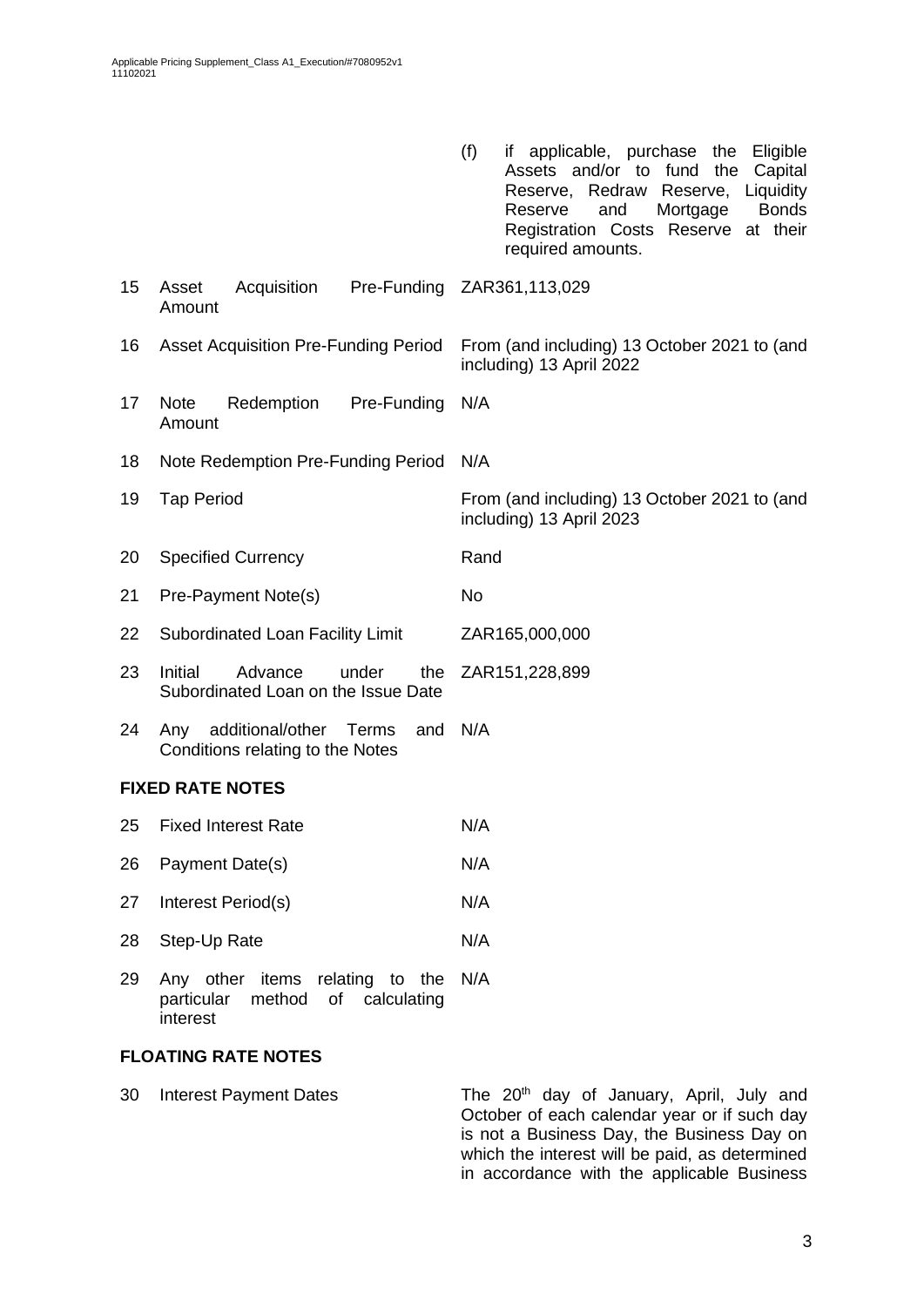Day Convention (as specified in item [9](#page-1-0) of this Applicable Pricing Supplement).

| 31 |                                                   | <b>Interest Periods</b>                                                                                         | The period from (and including) 20 October to<br>(but excluding) 20 January, from (and<br>including) 20 January to (but excluding)<br>20 April, from (and including) 20 April to (but<br>excluding) 20 July and from (and including)<br>20 July to (but excluding) 20 October of each<br>calendar year, provided that the first Interest<br>Period will commence on (and include) the<br>Interest Commencement Date and end on (but<br>exclude) the following Interest Payment Date<br>(each Interest Payment Date as adjusted in<br>accordance with the applicable Business Day<br>Convention). |  |  |  |  |
|----|---------------------------------------------------|-----------------------------------------------------------------------------------------------------------------|--------------------------------------------------------------------------------------------------------------------------------------------------------------------------------------------------------------------------------------------------------------------------------------------------------------------------------------------------------------------------------------------------------------------------------------------------------------------------------------------------------------------------------------------------------------------------------------------------|--|--|--|--|
| 32 |                                                   | Manner in which the Interest Rate is to<br>be determined                                                        | <b>Screen Rate Determination</b>                                                                                                                                                                                                                                                                                                                                                                                                                                                                                                                                                                 |  |  |  |  |
| 33 | Margin/Spread for the Interest Rate               |                                                                                                                 | 0.57% per annum to be added to the<br>Reference Rate                                                                                                                                                                                                                                                                                                                                                                                                                                                                                                                                             |  |  |  |  |
| 34 |                                                   | Margin/Spread for the Step-Up Rate                                                                              | N/A                                                                                                                                                                                                                                                                                                                                                                                                                                                                                                                                                                                              |  |  |  |  |
| 35 | If ISDA Determination                             |                                                                                                                 |                                                                                                                                                                                                                                                                                                                                                                                                                                                                                                                                                                                                  |  |  |  |  |
|    | (a)                                               | <b>Floating Rate Option</b>                                                                                     | N/A                                                                                                                                                                                                                                                                                                                                                                                                                                                                                                                                                                                              |  |  |  |  |
|    | (b)                                               | <b>Designated Maturity</b>                                                                                      | N/A                                                                                                                                                                                                                                                                                                                                                                                                                                                                                                                                                                                              |  |  |  |  |
|    | (c)                                               | Reset Date(s)                                                                                                   | N/A                                                                                                                                                                                                                                                                                                                                                                                                                                                                                                                                                                                              |  |  |  |  |
| 36 |                                                   | If Screen Determination                                                                                         |                                                                                                                                                                                                                                                                                                                                                                                                                                                                                                                                                                                                  |  |  |  |  |
|    | (a)                                               | Reference Rate (including<br>relevant period by reference to<br>which the Interest Rate is to be<br>calculated) | <b>Three Month JIBAR</b>                                                                                                                                                                                                                                                                                                                                                                                                                                                                                                                                                                         |  |  |  |  |
|    | (b)                                               | <b>Rate Determination Dates</b>                                                                                 | The first Business Day of each Interest Period                                                                                                                                                                                                                                                                                                                                                                                                                                                                                                                                                   |  |  |  |  |
|    | (c)<br>Relevant Screen page and<br>Reference Code |                                                                                                                 | Reuters Screen SAFEY page under caption<br>"Yield"<br>at<br>approximately<br>as<br>11h00,<br>Johannesburg time, on the relevant Rate<br>Determination Date, rounded to the third<br>decimal point                                                                                                                                                                                                                                                                                                                                                                                                |  |  |  |  |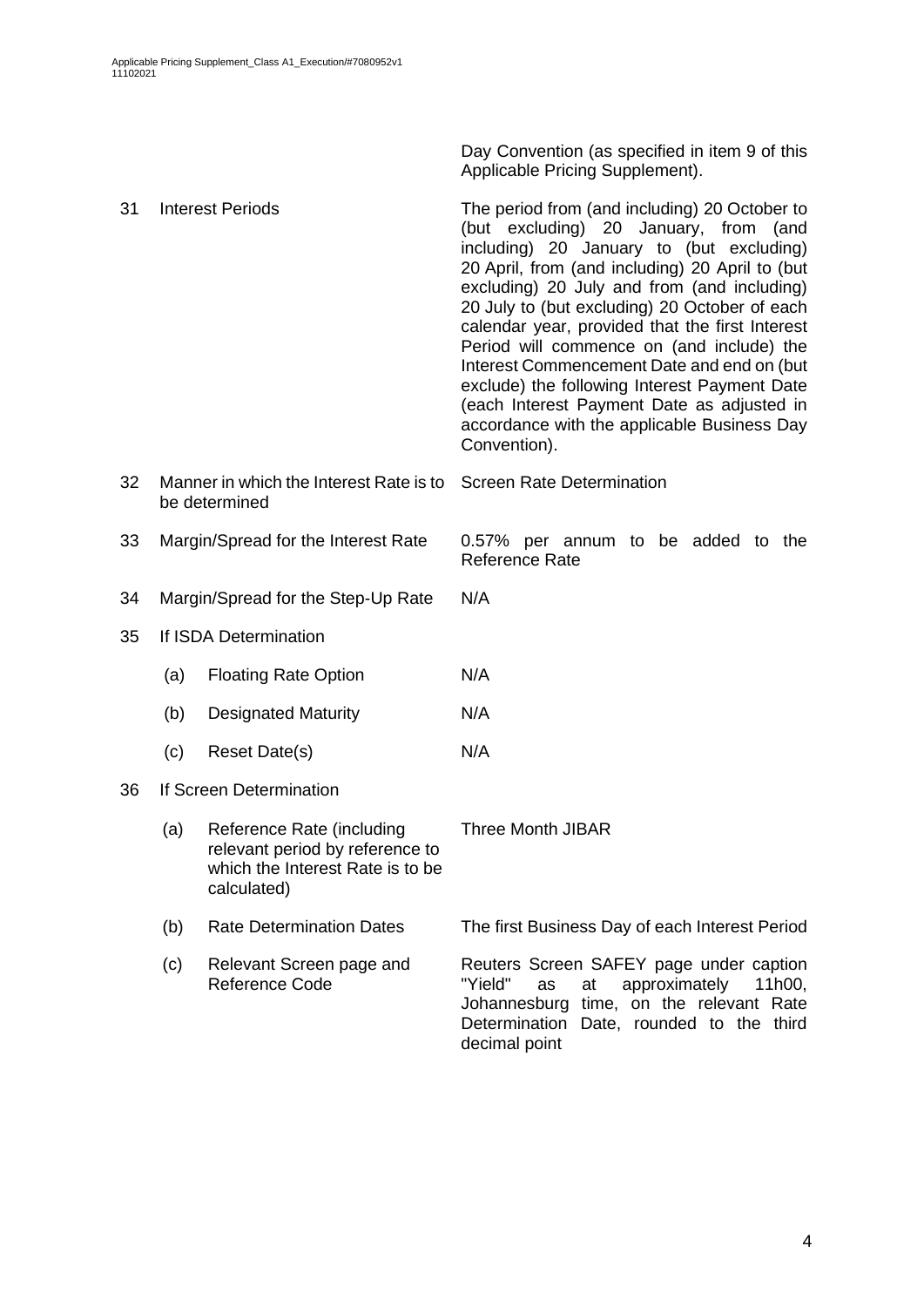37 If Interest Rate to be calculated

otherwise than by reference to the previous two sub-clauses, insert basis for determining Interest Rate/Margin/Fall back provisions for the Reference Rate(s) which appears or appear, as the case may be, on the Rate Screen Page as at 12h00, Johannesburg time, on the Rate Determination Date in question, plus the Margin, all as determined by the Calculation Agent. 38 Any other terms relating to the N/A particular method of calculating interest **OTHER NOTES** 39 If the Notes are not Fixed Rate Notes N/A or Floating Rate Notes, or if the Notes are a combination of the above and some other Note, set out the relevant description any additional Terms and Conditions relating to such Notes **GENERAL** 40 Description of amortisation of Notes Notes are redeemed in accordance with the applicable Priority of Payments 41 Additional selling restrictions N/A 42 International Securities Identification Number (ISIN) ZAG000180613 43 Stock Code FST3A1 44 Financial Exchange Interest Rate Market of the JSE 45 Dealer **Invested** 46 Method of distribution **Private Placement** 47 Expected rating to be assigned to this AAA(za)(sf) Tranche of Notes (if any) 48 Rating Agency Global Credit Rating Company Proprietary Limited (registration number 1995/005001/07). 49 Auditors KPMG Inc 50 Governing Law South Africa

The arithmetic mean of the offered quotation,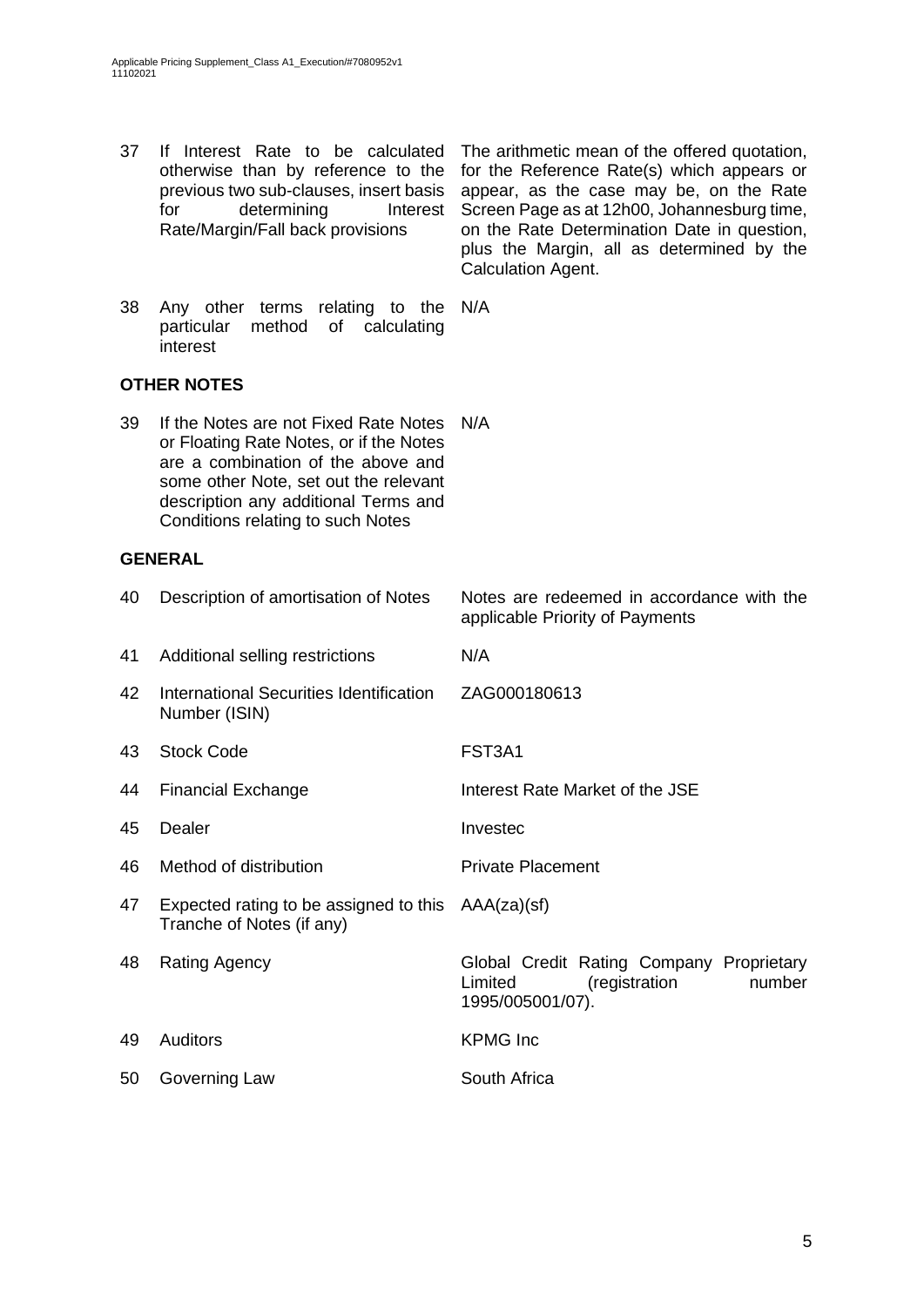| 51 | Last Day to Register                                          | By 17h00 on the Business Day immediately<br>preceding the first day of a Book Closed<br>Period                                                                                                                                                                                   |
|----|---------------------------------------------------------------|----------------------------------------------------------------------------------------------------------------------------------------------------------------------------------------------------------------------------------------------------------------------------------|
| 52 | <b>Books Closed Period</b>                                    | The period from (and including) 15 October to<br>(but excluding) 20 October, from<br>(and<br>including) 15 January to (but excluding)<br>20 January, from (and including) 15 April to<br>(but excluding) 20 April and from (and<br>including) 15 July to (but excluding) 20 July |
| 53 | <b>Calculation Agent</b>                                      | Investec                                                                                                                                                                                                                                                                         |
| 54 | Agent                                                         | Registered Office of the Calculation 100 Grayston Drive, Sandown, Sandton, 2196                                                                                                                                                                                                  |
| 55 | Paying Agent                                                  | Investec                                                                                                                                                                                                                                                                         |
| 56 | Registered Office of the Paying Agent                         | 100 Grayston Drive, Sandown, Sandton, 2196                                                                                                                                                                                                                                       |
| 57 | <b>Transfer Agent</b>                                         | Investec                                                                                                                                                                                                                                                                         |
| 58 | Agent                                                         | Registered Office of the Transfer 100 Grayston Drive, Sandown, Sandton, 2196                                                                                                                                                                                                     |
| 59 | <b>Redraw Facility Provider</b>                               | N/A                                                                                                                                                                                                                                                                              |
| 60 | <b>Redraw Facility Limit</b>                                  | N/A                                                                                                                                                                                                                                                                              |
| 61 | <b>Warehouse Facility Provider</b>                            | Investec                                                                                                                                                                                                                                                                         |
| 62 | <b>Account Bank</b>                                           | Investec                                                                                                                                                                                                                                                                         |
| 63 | <b>Derivative Counterparty</b>                                | Investec                                                                                                                                                                                                                                                                         |
| 64 | Safe Custody and Settlement Agent                             | Nedbank Limited                                                                                                                                                                                                                                                                  |
| 65 | Registered Office of the Safe Custody<br>and Settlement Agent | 16 Constantia Boulevard, Constantia Kloof,<br>Roodepoort, 1709                                                                                                                                                                                                                   |
| 66 | <b>Approved Sellers</b>                                       | Fox Street 1 and Fox Street 2                                                                                                                                                                                                                                                    |
| 67 | Programme Limit                                               | ZAR3,000,000,000                                                                                                                                                                                                                                                                 |
| 68 | Initial Aggregate Home Loan Portfolio<br><b>Credit Limit</b>  | ZAR1,568,809,876.21, measured<br>the<br>as<br>aggregate of the current credit limits relating to<br>all of the Home Loans in the Home Loan<br>Portfolio purchased by the Issuer (as recorded<br>in the Servicer's administration system)                                         |
| 69 | <b>Final Loan Maturity Date</b>                               | 31 October 2046                                                                                                                                                                                                                                                                  |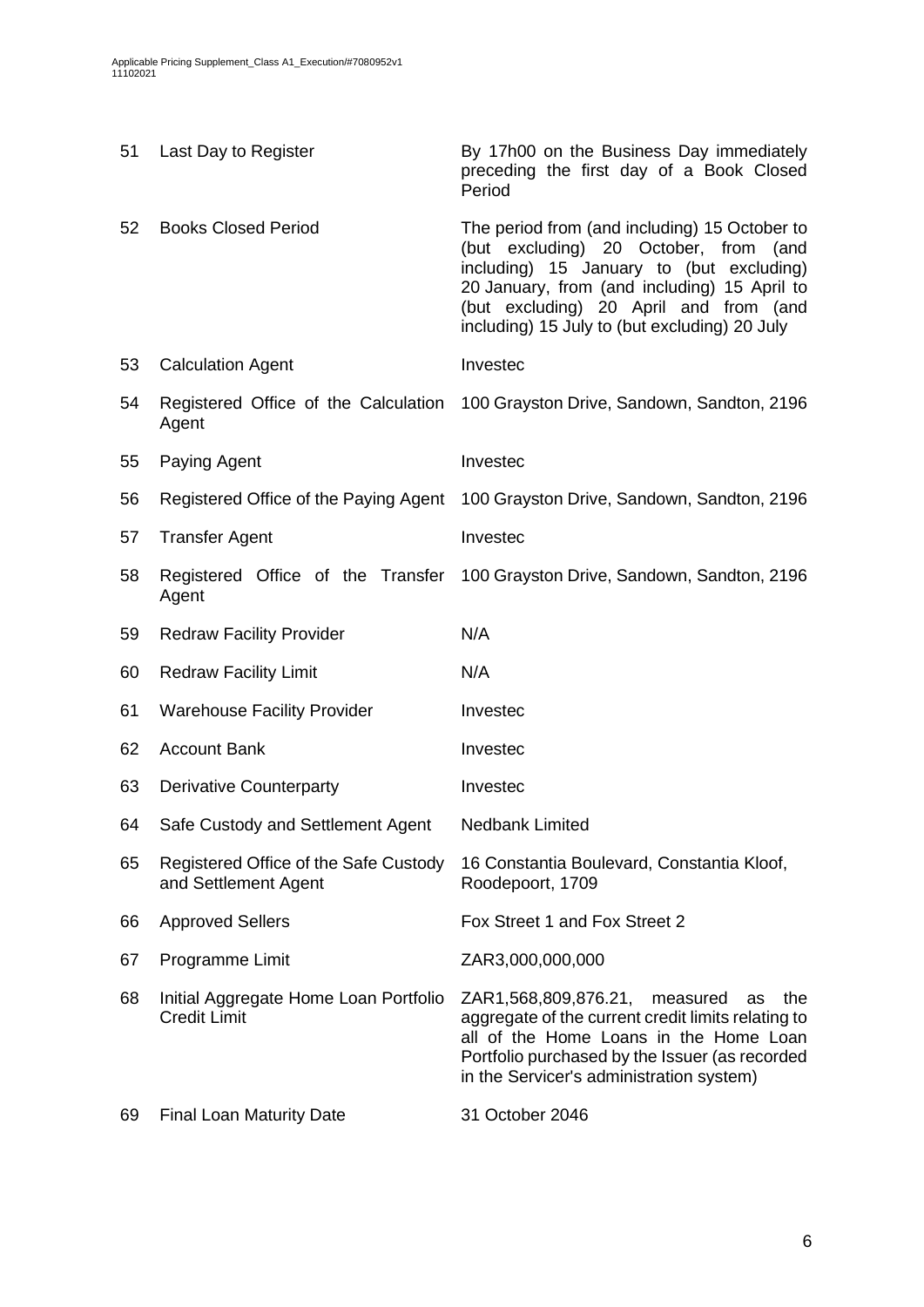- 70 Aggregate Outstanding Amount of Notes in issue on the Issue Date of this Tranche, excluding any Tranche of Notes to be redeemed or refinanced on the Issue Date of this Tranche Principal ZAR950,000,000 71 Aggregate Principal Amount of the ZAR870,000,000 Class A2 Notes, Class A3 Notes and Class A4 Notes to be issued simultaneously with this Tranche 72 Portfolio Covenants that must be complied with after each acquisition of Additional Home Loans or Replacement Assets -
	- (a) Required Non-Owner Occupied Ratio 27.38%
	- (b) Required Self-Employed Ratio 15.84%
	- (c) Required Weighted Average Original LTV Ratio 77.51%
	- (d) Required Weighted Average Debt to Income Ratio 16.06%
	- (e) Required Weighted Average Discount to Prime Rate Ratio
	- (f) Required Weighted Average Seasoning Ratio 8.26 years

### 73 Eligibility Criteria

Except for in respect of Existing Participating Assets, the following eligibility criteria shall apply in respect of each Home Loan Agreement in addition to the eligibility criteria set out in the section of the Programme Memorandum entitled "*The Sale Agreement*" and the Sale Agreement –

- (a) Minimum Principal Balance of the Home Loans as at the date of sale ZAR250,000
- (b) Maximum Principal Balance of the Home Loans as at the date of sale ZAR6,000,000

Minus 1.20% (deducted from the Prime Rate)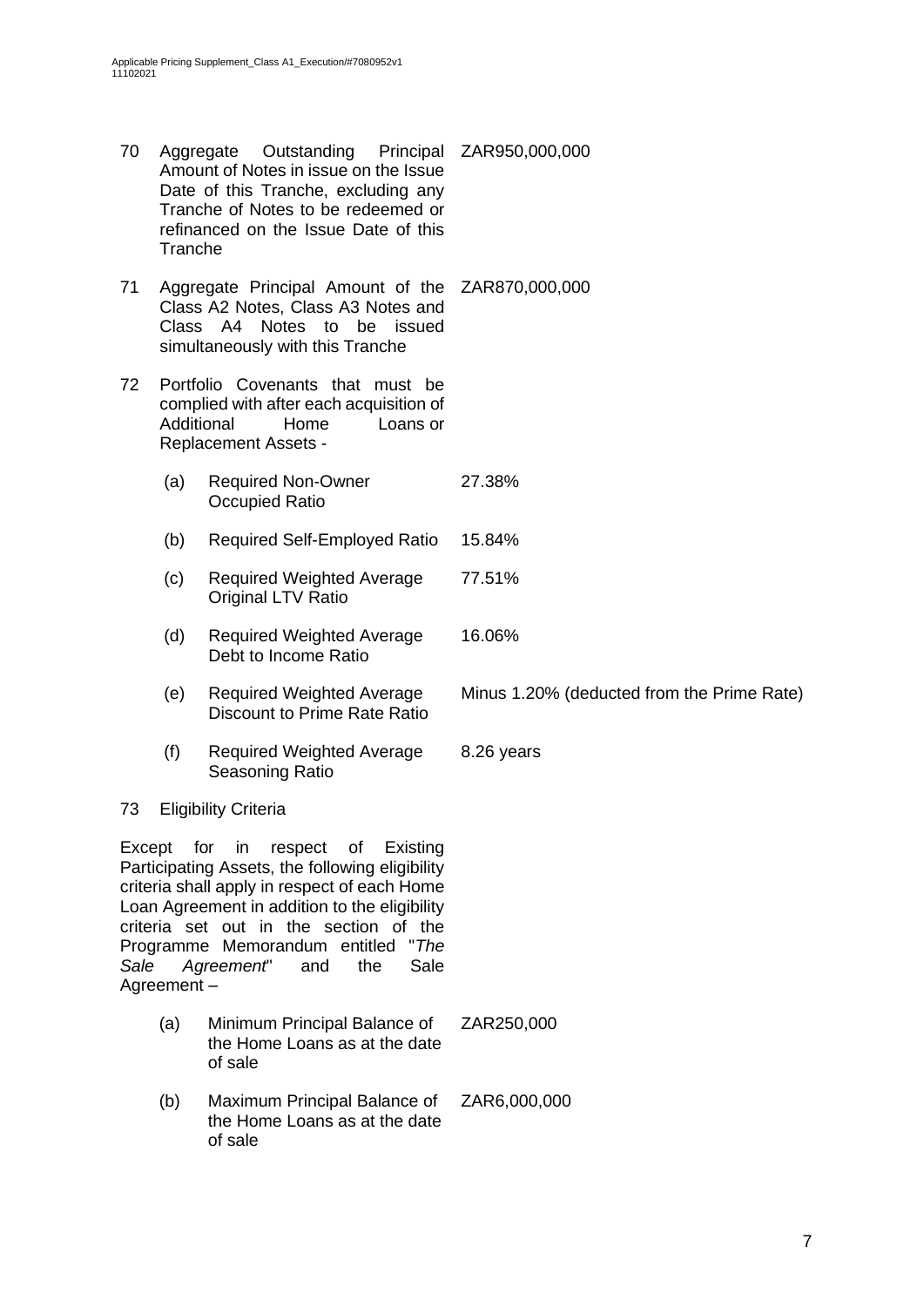|    | (c)                               | Maximum term of the Home<br>Loan                                 |          | 300 months                                                                                                                                                                                                                                                                                                              |  |
|----|-----------------------------------|------------------------------------------------------------------|----------|-------------------------------------------------------------------------------------------------------------------------------------------------------------------------------------------------------------------------------------------------------------------------------------------------------------------------|--|
|    | (d)                               | <b>Current LTV Ratio</b>                                         |          | 102.00%                                                                                                                                                                                                                                                                                                                 |  |
|    | (e)                               | Original LTV Ratio                                               |          | 102.00%                                                                                                                                                                                                                                                                                                                 |  |
|    | (f)                               | Debt-to-Income ratio                                             |          | 50.00%                                                                                                                                                                                                                                                                                                                  |  |
| 74 |                                   | Rights of the Issuer to amend the<br><b>Eligibility Criteria</b> |          | N/A                                                                                                                                                                                                                                                                                                                     |  |
| 75 | <b>Material Change Statement</b>  |                                                                  |          | There has been no material change in the<br>financial or trading position of the Issuer since<br>its last financial year end being 31 March 2021<br>for which audited annual financial statements<br>have been published. This statement has not<br>been confirmed nor verified by KPMG, the<br>auditors of the Issuer. |  |
| 76 | <b>Compliance Statement</b>       |                                                                  |          | The Issuer is in compliance with the provisions<br>of the Companies Act and is acting in<br>conformity<br>with<br>its<br>memorandum<br>of<br>incorporation                                                                                                                                                              |  |
| 77 | Legal and Arbitration Proceedings |                                                                  |          | The Issuer is not aware of any legal or<br>arbitration proceedings, including proceedings<br>that are pending or threatened that may have<br>or have had, in the previous 12 months, a<br>material effect on the Issuer's financial<br>position                                                                         |  |
| 78 | <b>Additional Information</b>     |                                                                  |          |                                                                                                                                                                                                                                                                                                                         |  |
|    | (a)                               | Capital<br>Reserve<br>Amount percentage                          | Required | N/A                                                                                                                                                                                                                                                                                                                     |  |
|    | (b)                               | Redraw<br>Reserve<br>Amount percentage                           | Required | 2.00%                                                                                                                                                                                                                                                                                                                   |  |

- (c) Principal Deficiency Percentage Deficiency 50.00%
- (d) Originator Call Option Date N/A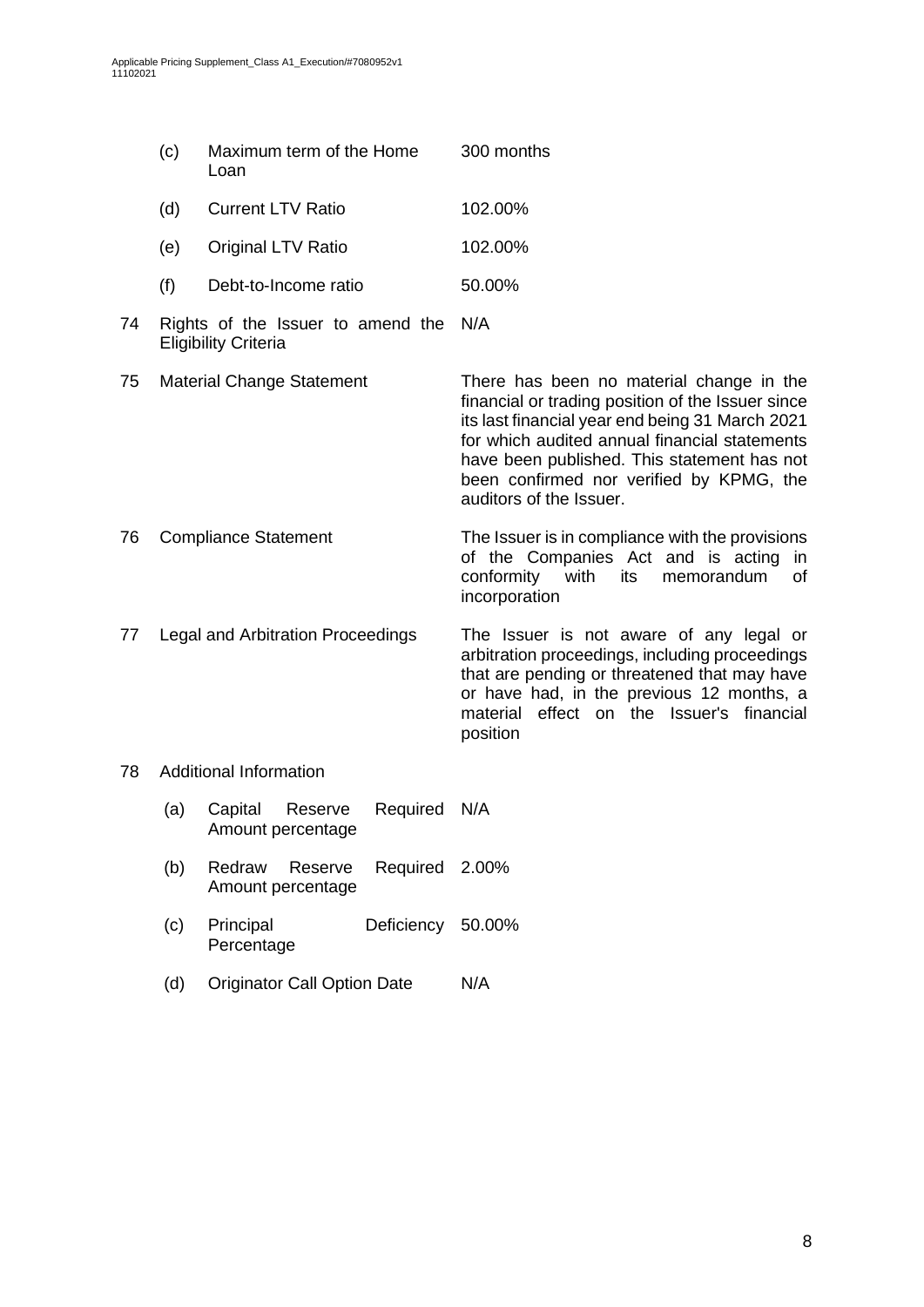### 79 Stop-Purchase Events

The occurrence of the following -

- (a) a Servicer Event of Default occurs; or
- (b) an Issuer Trigger Event occurs; or
- (c) on the most recent Determination Date, a Principal Deficiency is recorded to the Principal Deficiency Ledger relating to the relevant Class of Notes; or
- (d) the Issuer has insufficient funds available (i) to pay the Purchase Price for Additional Home Loans; or (ii) to fund Redraws, Re-Advances or Further Advances, as the case may be.
- 80 Investor Report

As long as the Notes are listed on the Interest Rate Market of the JSE, the Administrator will prepare a quarterly transaction performance report which report, when it becomes available, will be available to view on the Originator's website -https://www.investec.com/en \_za/investec-forcorporates/advice/debt-capital-

markets/fox-street-3-rf-limited.html

### **ADDITIONAL DISCLOSURE IN RESPECT OF SECURITISATIONS**

- 81 Description of Participating Assets
	- (a) legal jurisdiction(s) where the Participating Assets are located
	- (b) title/recourse to the See Participating Assets

See the section of the Programme Memorandum entitled "*The Sale Agreement*" under sub-section 2 "*Eligibility Criteria*" clause 2.1.1 and 2.1.21

the section of the Programme Memorandum entitled "*The Sale Agreement*" under sub-section 1 "*Sale Agreement*"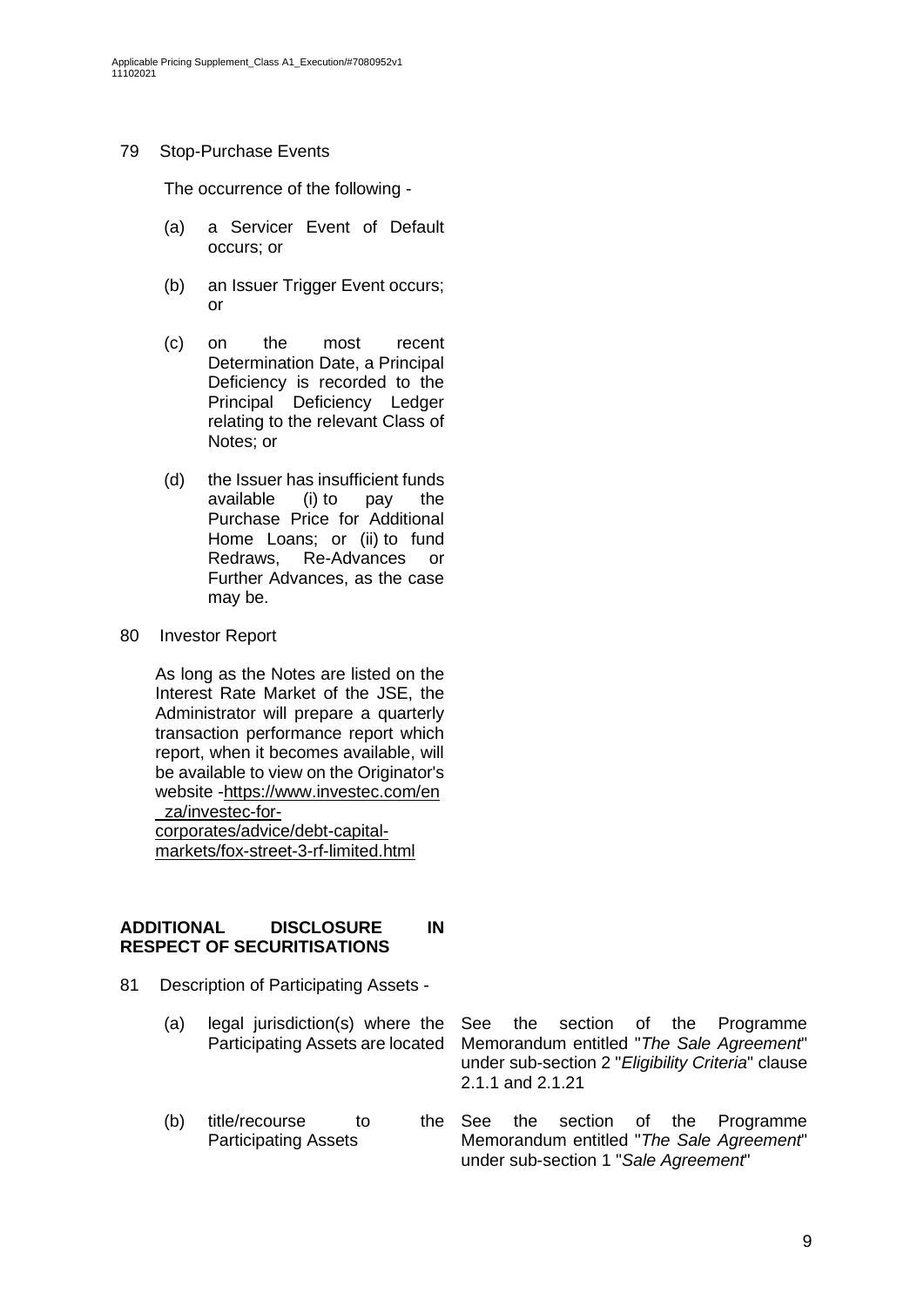| (c) |                                                                                            | number and value of the<br>Participating Assets in the pool                                                                                                                                                                                                  | To be included in the Investor Report                                                                                                                                                          |  |  |
|-----|--------------------------------------------------------------------------------------------|--------------------------------------------------------------------------------------------------------------------------------------------------------------------------------------------------------------------------------------------------------------|------------------------------------------------------------------------------------------------------------------------------------------------------------------------------------------------|--|--|
|     | (d)                                                                                        | seasoning of the Participating<br>Assets                                                                                                                                                                                                                     | To be included in the Investor Report                                                                                                                                                          |  |  |
|     | (e)                                                                                        | level of collateralisation                                                                                                                                                                                                                                   | To be included in the Investor Report                                                                                                                                                          |  |  |
|     | (f)                                                                                        | rights of the Issuer and/or the<br>Seller and/or the Originator to<br>substitute Participating Assets                                                                                                                                                        | the<br>section<br>See<br>οf<br>the<br>Programme<br>Memorandum entitled "The Sale Agreement"<br>sub-section<br>"Replacement<br>under<br>5<br>оf<br><b>Participating Assets"</b>                 |  |  |
|     | treatment of early amortisation<br>(g)<br>of the Participating Assets                      |                                                                                                                                                                                                                                                              | Prepayments received in respect of the<br>Participating Assets will form part of Principal<br>Available Funds and will be applied in<br>accordance with the applicable Priority of<br>Payments |  |  |
|     | (h)                                                                                        | characteristics<br>and<br>general<br>description of the underlying<br>assets                                                                                                                                                                                 | To be included in the Investor Report                                                                                                                                                          |  |  |
|     | (i)                                                                                        | <b>Cut-Off Date</b>                                                                                                                                                                                                                                          | 31 July 2021                                                                                                                                                                                   |  |  |
| 82  | Description and<br>details<br>of<br>the<br>structure of the Programme -                    |                                                                                                                                                                                                                                                              |                                                                                                                                                                                                |  |  |
|     | (a)                                                                                        | transfer<br>of<br>the<br>sale<br><b>or</b><br>Participating<br>Assets<br>or<br>assignment of any rights in the<br>Participating<br>Assets to<br>the<br>Issuer and the right of recourse<br>to the Originator or Seller of the<br><b>Participating Assets</b> | See<br>the<br>section<br>οf<br>the<br>Programme<br>Memorandum entitled "The Sale Agreement"                                                                                                    |  |  |
|     | (b)<br>description of the structure and<br>a flow diagram of the structure                 |                                                                                                                                                                                                                                                              | See<br>the<br>section<br>of<br>the<br>Programme<br>Memorandum entitled "Programme Overview"<br>and the section entitled "Summary of the<br>Programme"                                          |  |  |
|     | (c)                                                                                        | flow of funds -                                                                                                                                                                                                                                              |                                                                                                                                                                                                |  |  |
|     | (i)<br>frequency of collection of<br>payments in respect of<br><b>Participating Assets</b> |                                                                                                                                                                                                                                                              | To be included in the Investor Report                                                                                                                                                          |  |  |
|     |                                                                                            | (ii)<br>fees and amounts payable<br>by the Issuer;                                                                                                                                                                                                           | All fees and amounts payable are described in<br>the applicable Priority of Payments. See the<br>section in the Programme Memorandum                                                           |  |  |

entitled "*Priority of Payments*"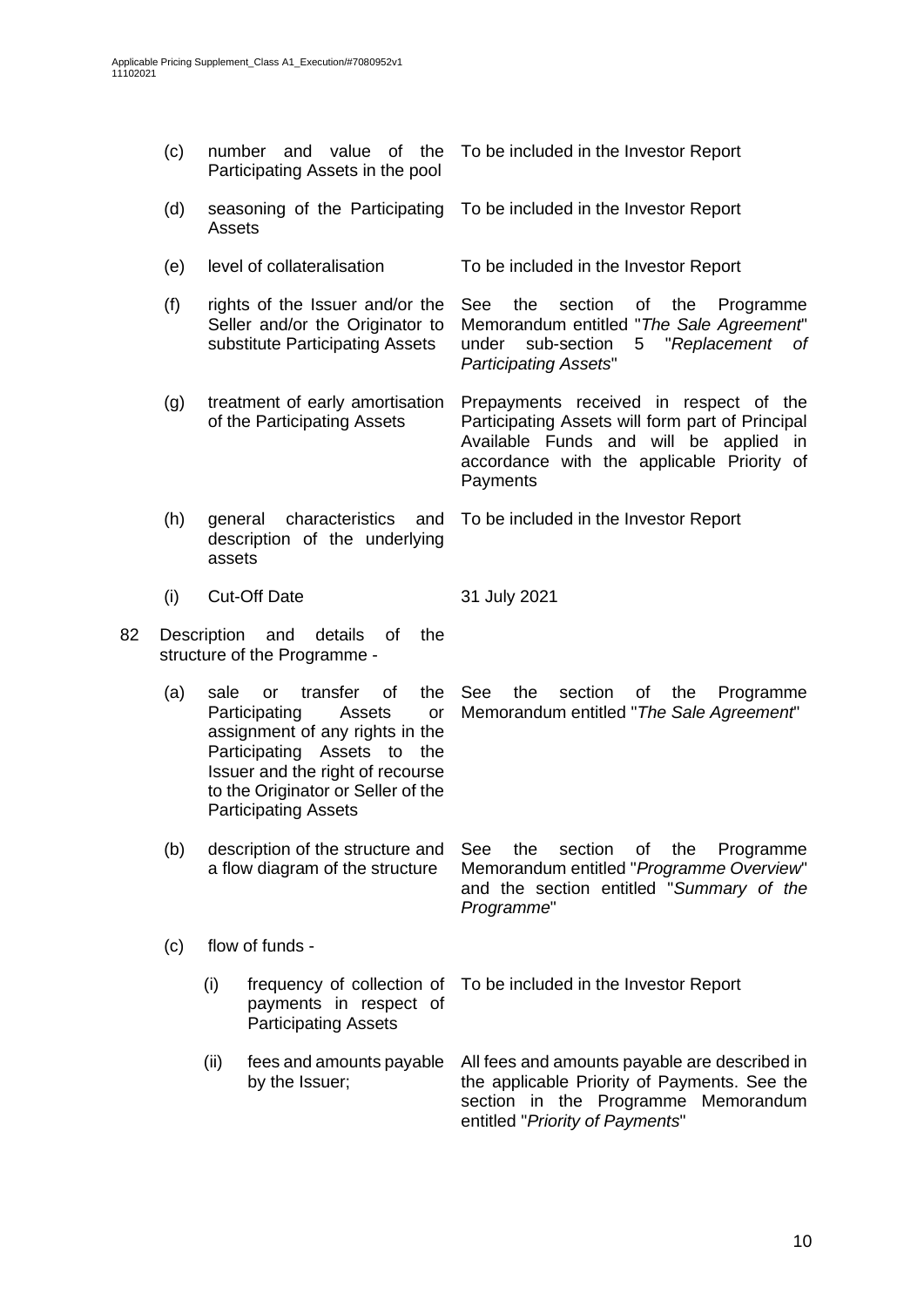- (iii) Priority of Payments made by the Issuer See the section in the Programme Memorandum entitled "*Priority of Payments*"
- (iv) any other arrangements upon which payments of interest and principal to Noteholders are dependent Not applicable
- (v) potential material liquidity shortfalls and plans to cover shortfalls
- (d) accumulation of surpluses in the Issuer and investment criteria for the investment of any liquidity surpluses
- (e) interest held in the Class A1 Notes by the Originator Nil at the Issue Date
- (f) name, address, description, and significant business activities of the -
	- (i) Originator See the section in the Programme Memorandum entitled "*The Originator and the Servicer*" and the section entitled "*Corporate Information*"
	- (ii) Sellers See the section in the Programme Memorandum entitled "*The Sale Agreement*" and the section entitled "*Summary of the Programme*"

The Issuer benefits from the Liquidity Reserve and Redraw Reserve. See the section in the Programme Memorandum entitled "*Structural Features*" under sub-sections 3.2 "*Liquidity* 

See section of the Programme Memorandum entitled "*Structural Features*" under sub-

*Reserve*" and 3.4 "*Redraw Reserve*"

section 1 "*Cash Management*"

(iii) Servicer and summary of Servicer's responsibilities and appointment removal of Servicer See the section in the Programme Memorandum entitled "*The Originator and the Servicer*" and the section entitled "*Corporate Information*"

REPORT OF THE INDEPENDENT AUDITORS - SEE APPENDIX "A"

POOL DATA – SEE APPENDIX "B"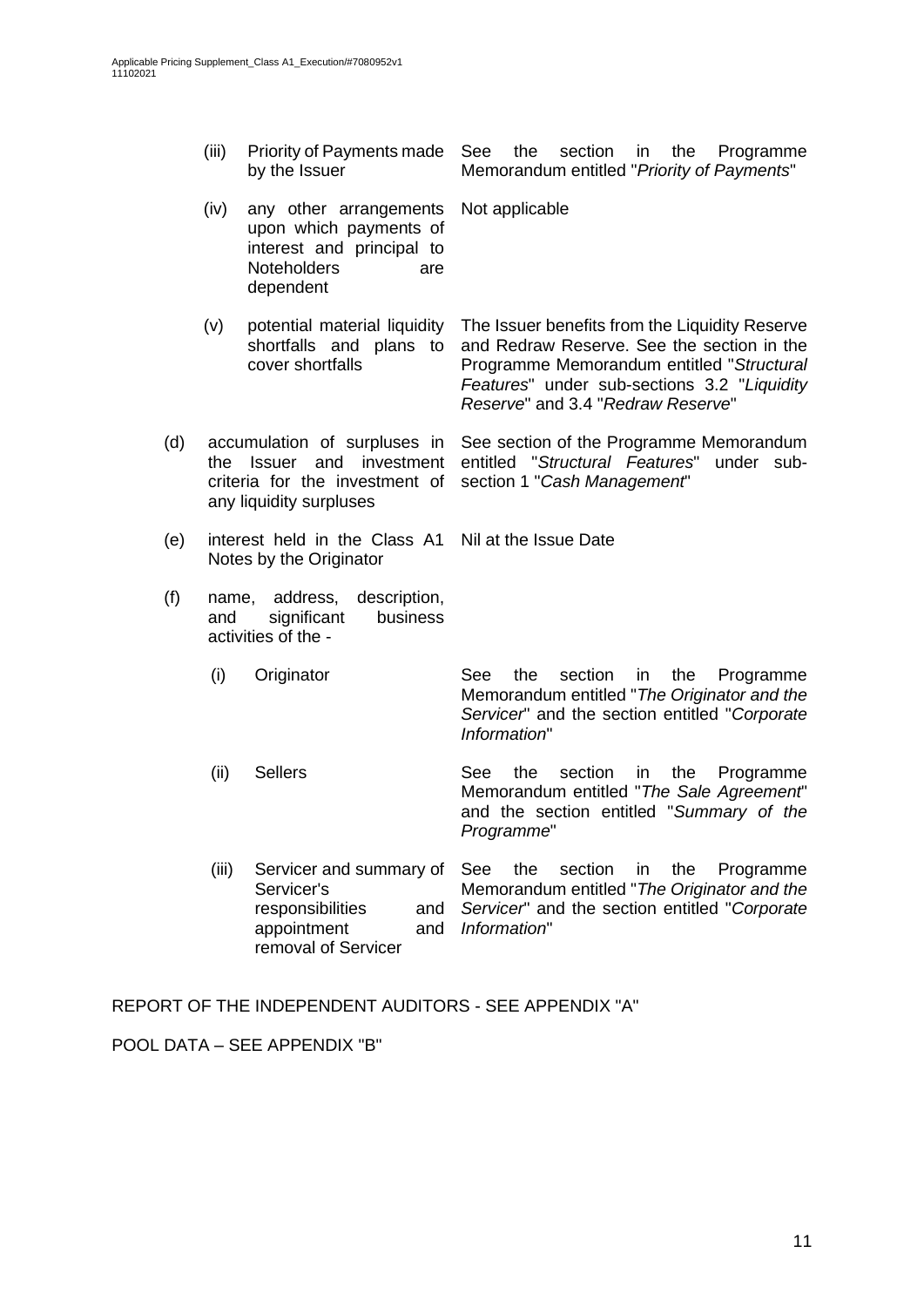Application is hereby made to list this Tranche of the Notes pursuant to the Fox Street 3 (RF) Limited Residential Mortgage Backed Securities Programme.

## **FOX STREET 3 (RF) LIMITED** (Issuer)

| By:   | Director, duly authorised | By:   | Director, duly authorised |
|-------|---------------------------|-------|---------------------------|
| Name: | David Peter Towers        | Name: | Kurt Wade van Staden      |
| Date: | 11 October 2021           | Date: | 11 October 2021           |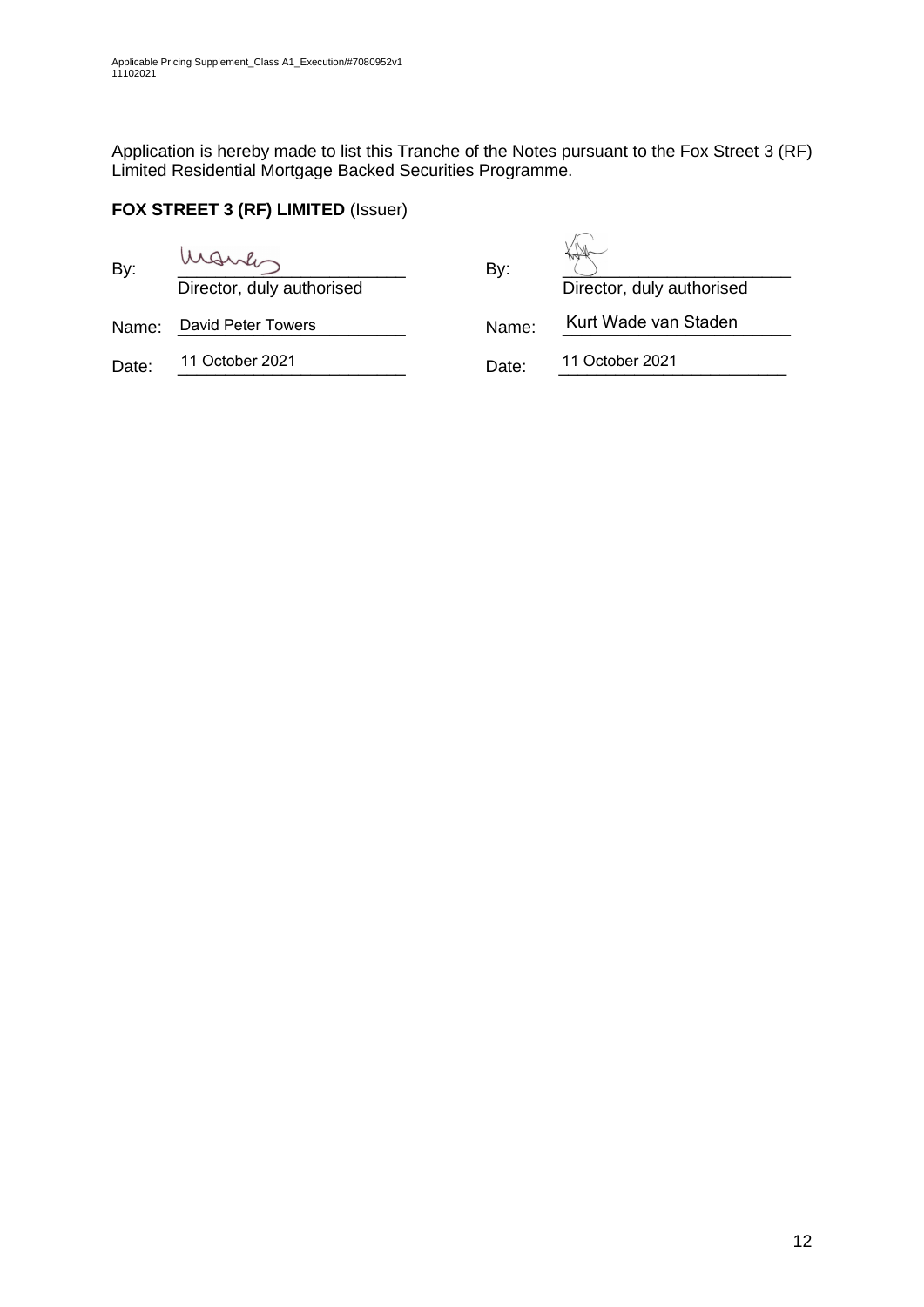**APPENDIX "A"**

# **REPORT OF THE INDEPENDENT AUDITOR OF THE ISSUER**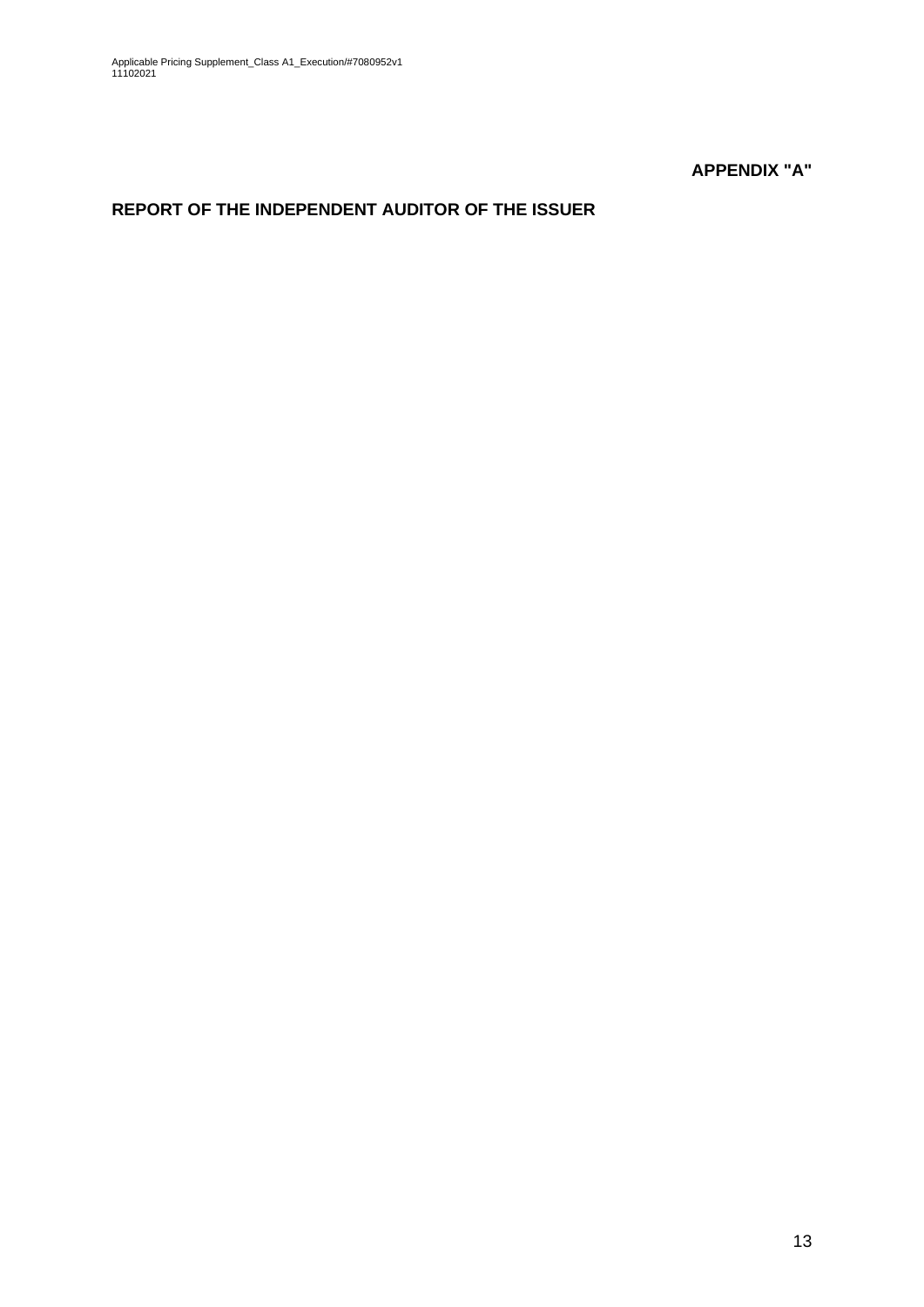## **APPENDIX "B"**

## **POOL DATA**

#### **Programme Information**

| Transaction type:                   | Traditional cashflow securitisation                             |  |  |  |  |  |
|-------------------------------------|-----------------------------------------------------------------|--|--|--|--|--|
| Single issue or Programme:          | Programme                                                       |  |  |  |  |  |
| Revolving or static securitisation: | <b>Static</b>                                                   |  |  |  |  |  |
| Inception date:                     | 5 October 2021                                                  |  |  |  |  |  |
| Originator:                         | Investec Bank Limited                                           |  |  |  |  |  |
| Servicer:                           | <b>Investec Bank Limited</b>                                    |  |  |  |  |  |
| Administrator:                      | Investec Bank Limited                                           |  |  |  |  |  |
| Back-up or Standby Servicer:        | Only applicable if Servicer related trigger is breached         |  |  |  |  |  |
| Maximum Programme Size:             | ZAR3,000,000,000                                                |  |  |  |  |  |
| <b>Reporting Period:</b>            | Quarterly                                                       |  |  |  |  |  |
| Rating Agency:                      | Credit<br>Proprietary<br>Limited<br>Global<br>Rating<br>Company |  |  |  |  |  |
|                                     | (registration number 1995/005001/07)                            |  |  |  |  |  |
| Credit rating of Programme:         | Not applicable. Only the Notes will be rated                    |  |  |  |  |  |
| Contact person:                     | Investec: Head of DCM Ops                                       |  |  |  |  |  |
|                                     | Email: DCMOps@investec.co.za                                    |  |  |  |  |  |

## **Asset Data (as at 31 July 2021)**

| Type of underlying assets:         | Residential loans originated by the Originator |
|------------------------------------|------------------------------------------------|
| Initial number of assets:          | 1036                                           |
| Initial value of assets:           | ZAR1,062,434,540.61                            |
| Number of assets outstanding:      | 1036                                           |
| Total value of assets outstanding: | ZAR1,062,434,540.61                            |
| WA time to maturity:               | $12.12$ years                                  |
| Average time to maturity:          | $10.30$ years                                  |
| Maximum maturity:                  | 24.75 years                                    |
| Weighted average interest rate:    | Prime Rate minus 1.20%                         |
| Largest asset value:               | ZAR5,766,733.88                                |
| Average asset value:               | ZAR1,025,515.97                                |
| WA committed loan to value:        | 63.65%                                         |
| WA current loan to value:          | 55.76%                                         |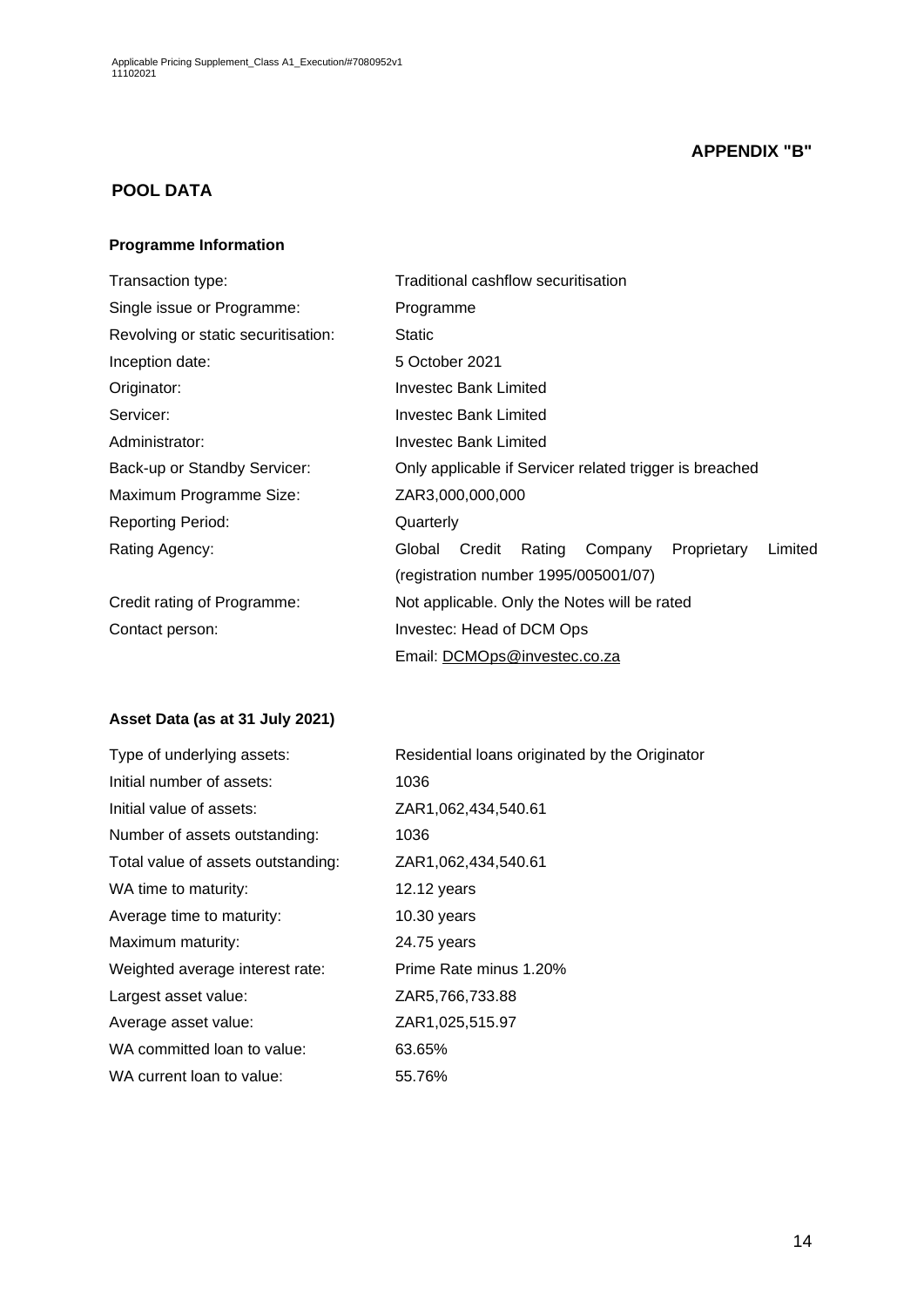# **Assets Stratification Table (as at 31 July 2021)**

| > =       | ⋖         | <b>Aggregate Amount</b> | <b>Portfolio</b>        | Loans        | <b>Portfolio</b>        |
|-----------|-----------|-------------------------|-------------------------|--------------|-------------------------|
| ZAR       | ZAR       | ZAR                     | $\mathbf{0}/\mathbf{0}$ | <b>Count</b> | $\mathbf{0}/\mathbf{0}$ |
| < 0       |           | 466,570                 | $-0.04%$                | 8            | 0.77%                   |
| 0         | 500,000   | 64,922,538              | 6.11%                   | 360          | 34.75%                  |
| 500,000   | 1,000,000 | 179,425,591             | 16.89%                  | 242          | 23.36%                  |
| 1,000,000 | 1,500,000 | 204,192,845             | 19.22%                  | 166          | 16.02%                  |
| 1,500,000 | 2,000,000 | 198,268,029             | 18.66%                  | 115          | 11.10%                  |
| 2,000,000 | 2,500,000 | 144,410,077             | 13.59%                  | 65           | 6.27%                   |
| 2,500,000 | 3,000,000 | 95,698,174              | 9.01%                   | 35           | 3.38%                   |
| 3,000,000 | 3,500,000 | 54,510,432              | 5.13%                   | 17           | 1.64%                   |
| 3,500,000 | 4,000,000 | 29,141,454              | 2.74%                   | 8            | 0.77%                   |
| 4,000,000 | 5,000,000 | 65,854,795              | 6.20%                   | 15           | 1.45%                   |
| 5,000,000 | 6,000,000 | 26,477,175              | 2.49%                   | 5            | 0.48%                   |
|           |           | 1,062,434,541           | 100.00%                 | 1036         | 100.00%                 |

#### **Current Principal Balance**

#### **Current Loan-to-Value**

| > =           | ⋖             | <b>Aggregate Amount</b> | <b>Portfolio</b> | <b>Loans</b> | <b>Portfolio</b>        |
|---------------|---------------|-------------------------|------------------|--------------|-------------------------|
| $\frac{0}{0}$ | $\frac{0}{0}$ | ZAR                     | $\frac{0}{0}$    | <b>Count</b> | $\mathbf{0}/\mathbf{0}$ |
| 0%            | 10%           | 14,330,626              | 1.35%            | 215          | 20.75%                  |
| 10%           | 20%           | 46,776,031              | 4.40%            | 91           | 8.78%                   |
| 20%           | <b>30%</b>    | 69,619,924              | 6.55%            | 100          | 9.65%                   |
| 30%           | 40%           | 116,681,370             | 10.98%           | 118          | 11.39%                  |
| 40%           | 50%           | 164,082,196             | 15.44%           | 124          | 11.97%                  |
| 50%           | 60%           | 150,800,606             | 14.19%           | 102          | 9.85%                   |
| 60%           | <b>70%</b>    | 211,800,669             | 19.94%           | 127          | 12.26%                  |
| 70%           | 80%           | 159,586,358             | 15.02%           | 95           | 9.17%                   |
| 80%           | 90%           | 91,677,854              | 8.63%            | 47           | 4.54%                   |
| 90%           | 100%          | 33,945,636              | 3.20%            | 16           | 1.54%                   |
| 100%          | 102%          | 3,133,272               | 0.29%            |              | 0.10%                   |
| 102%          |               |                         | 0.00%            | 0            | 0.00%                   |
|               |               | 1,062,434,541           | 100.00%          | 1036         | 100.00%                 |

#### **Owner Occupancy Status**

| <b>Occupancy Status</b> | <b>Aggregate Amount</b> | <b>Portfolio</b> | Loans        | <b>Portfolio</b> |
|-------------------------|-------------------------|------------------|--------------|------------------|
|                         | ZAR                     | $\frac{0}{0}$    | <b>Count</b> | $\frac{0}{0}$    |
| <b>Owner Occupied</b>   | 771,517,539             | 72.62%           | 657          | 63.42%           |
| Non-Owner Occupied      | 290.917.002             | $27.38\%$        | 379          | 36.58%           |
|                         | 1,062,434,541           | 100.00%          | 1036         | 100.00%          |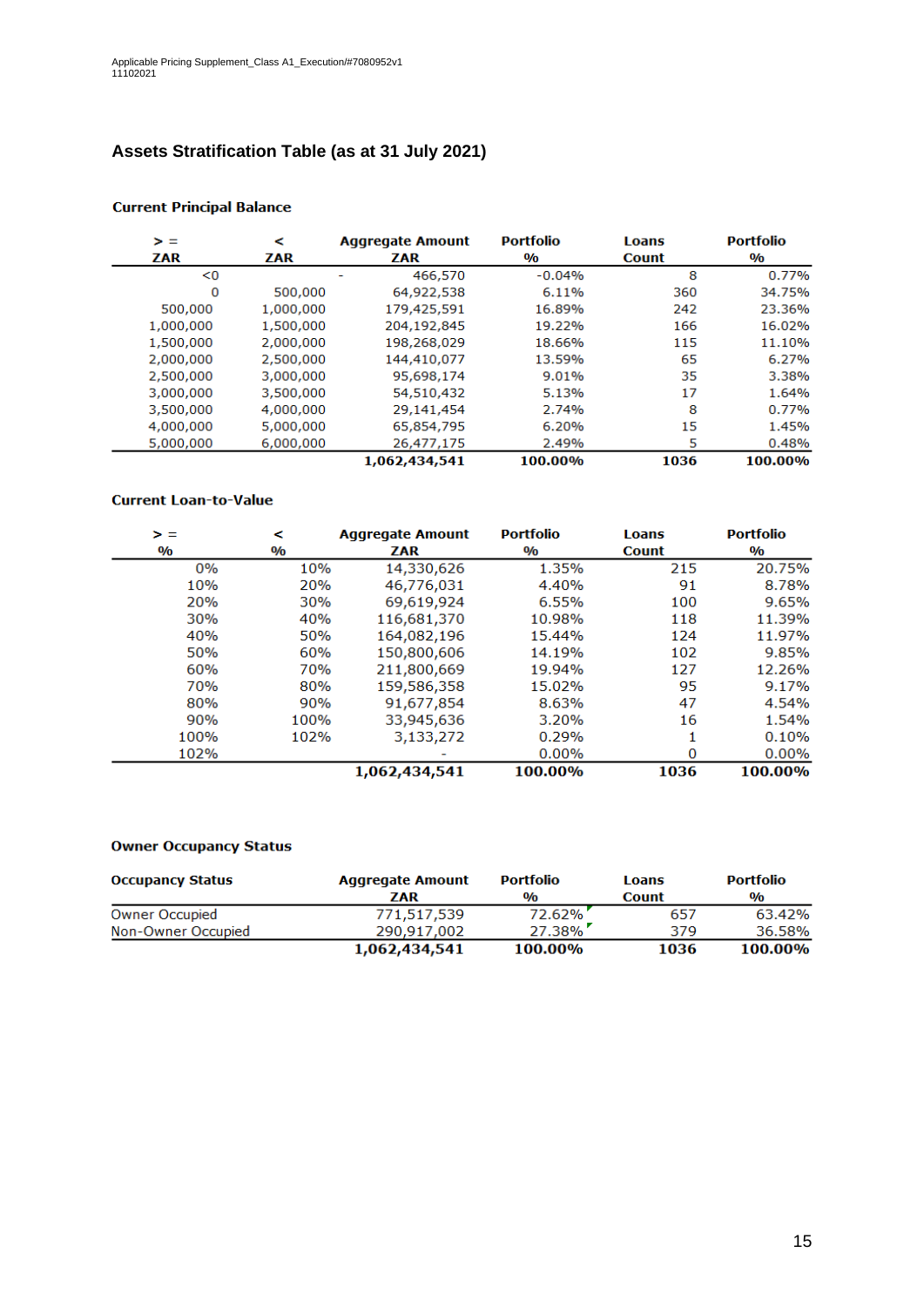| > =           | <             | <b>Aggregate Amount</b> |               | <b>Loans</b> | <b>Portfolio</b> |
|---------------|---------------|-------------------------|---------------|--------------|------------------|
| $\frac{0}{0}$ | $\frac{0}{0}$ | ZAR                     | $\frac{0}{0}$ | <b>Count</b> | $\frac{0}{0}$    |
| 0%            | 10%           | 6,512,690               | 0.61%         | 10           | 0.97%            |
| 10%           | 20%           | 14,064,505              | 1.32%         | 13           | 1.25%            |
| 20%           | 30%           | 11,531,271              | 1.09%         | 11           | 1.06%            |
| 30%           | 40%           | 20,661,209              | 1.94%         | 30           | 2.90%            |
| 40%           | 50%           | 52,835,305              | 4.97%         | 53           | 5.12%            |
| 50%           | 60%           | 83,414,466              | 7.85%         | 76           | 7.34%            |
| 60%           | 70%           | 131,626,710             | 12.39%        | 114          | 11.00%           |
| 70%           | 80%           | 176,330,115             | 16.60%        | 146          | 14.09%           |
| 80%           | 90%           | 207,477,322             | 19.53%        | 198          | 19.11%           |
| 90%           | 100%          | 155,046,223             | 14.59%        | 159          | 15.35%           |
| 100%          | 102%          | 200,753,466             | 18.90%        | 225          | 21.72%           |
| 102%          |               | 2,181,259               | 0.21%         |              | 0.10%            |
|               |               | 1,062,434,541           | 100.00%       | 1036         | 100.00%          |

### **Original Loan-to-Value**

### **Loan Seasoning (in Months)**

| > =<br><b>Months</b> | ⋖<br><b>Months</b> | <b>Aggregate Amount</b><br>ZAR | <b>Portfolio</b><br>$\mathbf{0}/\mathbf{0}$ | <b>Loans</b><br><b>Count</b> | <b>Portfolio</b><br>$\mathbf{O}/\mathbf{O}$ |
|----------------------|--------------------|--------------------------------|---------------------------------------------|------------------------------|---------------------------------------------|
|                      |                    |                                |                                             | 3                            |                                             |
| 0                    | 24                 | 8,460,939                      | 0.80%                                       |                              | 0.29%                                       |
| 24                   | 36                 | 8,243,063                      | 0.78%                                       | 3                            | 0.29%                                       |
| 36                   | 48                 | 7,569,359                      | 0.71%                                       | 3                            | 0.29%                                       |
| 48                   | 60                 | 8,083,226                      | 0.76%                                       | 2                            | 0.19%                                       |
| 60                   | 80                 | 17,491,379                     | 1.65%                                       | 6                            | 0.58%                                       |
| 80                   | 100                | 275,793,317                    | 25.96%                                      | 226                          | 21.81%                                      |
| 100                  | 120                | 318,651,823                    | 29.99%                                      | 276                          | 26.64%                                      |
| 120                  | 140                | 171,337,569                    | 16.13%                                      | 162                          | 15.64%                                      |
| 140                  | 160                | 82,185,785                     | 7.74%                                       | 96                           | 9.27%                                       |
| 160                  | 180                | 99,241,755                     | 9.34%                                       | 154                          | 14.86%                                      |
| 180                  | 240                | 65,002,248                     | 6.12%                                       | 103                          | 9.94%                                       |
| 240                  |                    | 374,079                        | 0.04%                                       |                              | 0.19%                                       |
|                      |                    | 1,062,434,541                  | 99.96%                                      | 1036                         | 100.00%                                     |

#### **Loan Remaining Maturity (in Months)**

| > =           | ≺             | <b>Aggregate Amount</b> | <b>Portfolio</b>        | <b>Loans</b> | <b>Portfolio</b>        |
|---------------|---------------|-------------------------|-------------------------|--------------|-------------------------|
| <b>Months</b> | <b>Months</b> | ZAR                     | $\mathbf{0}/\mathbf{0}$ | <b>Count</b> | $\mathbf{0}/\mathbf{0}$ |
| 0             | 24            | 1,484,134               | 0.14%                   | 10           | 0.97%                   |
| 24            | 36            | 1,701,845               | 0.16%                   | 6            | 0.58%                   |
| 36            | 48            | 3,734,674               | 0.35%                   | 18           | 1.74%                   |
| 48            | 60            | 14,070,089              | 1.32%                   | 39           | 3.76%                   |
| 60            | 80            | 70,037,241              | 6.59%                   | 137          | 13.22%                  |
| 80            | 100           | 47,302,101              | 4.45%                   | 76           | 7.34%                   |
| 100           | 120           | 122,462,143             | 11.53%                  | 141          | 13.61%                  |
| 120           | 140           | 224,692,340             | 21.15%                  | 228          | 22.01%                  |
| 140           | 160           | 256,445,777             | 24.14%                  | 234          | 22.59%                  |
| 160           | 180           | 76,598,466              | 7.21%                   | 42           | 4.05%                   |
| 180           | 240           | 239,831,640             | 22.57%                  | 103          | 9.94%                   |
| 240           |               | 4,074,091               | 0.38%                   | 2            | 0.19%                   |
|               |               | 1,062,434,541           | 100.00%                 | 1036         | 100.00%                 |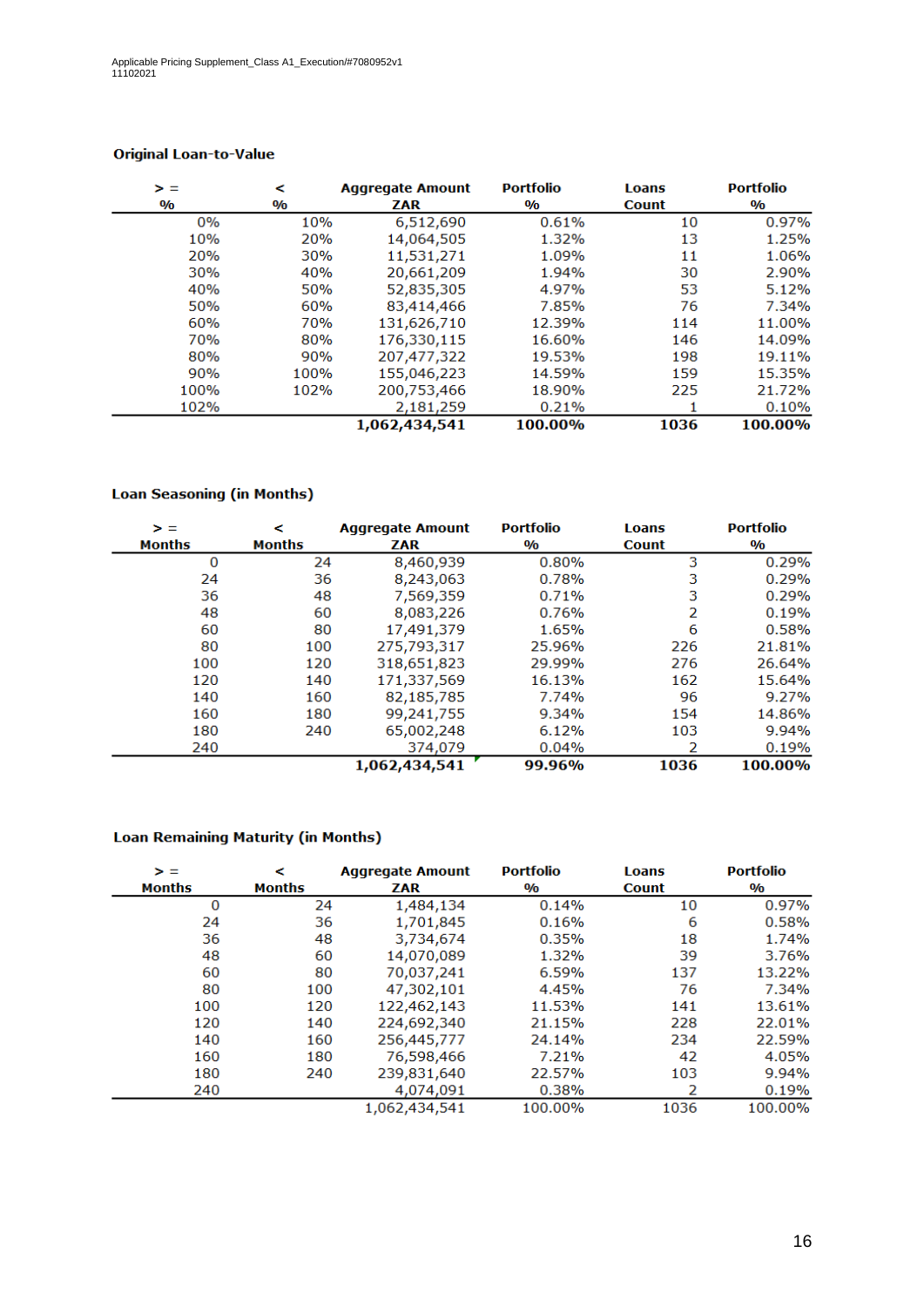#### **Employment Status**

| <b>Employment Status</b> | <b>Aggregate Amount</b> | <b>Portfolio</b> | Loans        | <b>Portfolio</b> |
|--------------------------|-------------------------|------------------|--------------|------------------|
|                          | ZAR                     | $\frac{0}{0}$    | <b>Count</b> | $\frac{0}{0}$    |
| Employed                 | 915,661,662             | 86.19%           | 895          | 86.39%           |
| Self-Empoyed or Other    | 146,772,879             | $13.81\%$        | 141          | 13.61%           |
|                          | 1,062,434,541           | 100.00%          | 1036         | 100.00%          |

#### Loan Margin (Discount to the Prime Rate)

| > =                     | ≺                       | <b>Aggregate Amount</b> | <b>Portfolio</b>        | <b>Loans</b> | <b>Portfolio</b>        |
|-------------------------|-------------------------|-------------------------|-------------------------|--------------|-------------------------|
| $\mathbf{0}/\mathbf{0}$ | $\mathbf{0}/\mathbf{0}$ | ZAR                     | $\mathbf{0}/\mathbf{0}$ | <b>Count</b> | $\mathbf{0}/\mathbf{0}$ |
| $-0.25%$                | $-2.00\%$               | 9,737,211               | 0.92%                   | 20           | 1.93%                   |
| $-2.00%$                | $-1.75%$                | 81,352,327              | 7.66%                   | 184          | 17.76%                  |
| $-1.75%$                | $-1.50%$                | 97,768,608              | 9.20%                   | 114          | 11.00%                  |
| $-1.50%$                | $-1.25%$                | 172,537,718             | 16.24%                  | 189          | 18.24%                  |
| $-1.25%$                | $-1.00%$                | 217,525,893             | 20.47%                  | 171          | 16.51%                  |
| $-1.00%$                | $-0.75%$                | 341,368,314             | 32.13%                  | 237          | 22.88%                  |
| $-0.75%$                | $-0.50%$                | 94,333,223              | 8.88%                   | 75           | 7.24%                   |
| $-0.50%$                | $-0.25%$                | 43,106,199              | 4.06%                   | 40           | 3.86%                   |
| $-0.25%$                | $0.00\%$                | 1,627,586               | 0.15%                   | 3            | 0.29%                   |
| $0.00\%$                | 0.25%                   | 3,077,461               | 0.29%                   | 3            | 0.29%                   |
| 0.25%                   | 0.50%                   |                         | $0.00\%$                | 0            | $0.00\%$                |
|                         |                         | 1,062,434,541           | 100.00%                 | 1036         | 80.31%                  |

### **Geographical Distribution**

| <b>Province</b>      | <b>Aggregate Amount</b> | <b>Portfolio</b> | <b>Loans</b> | <b>Portfolio</b> |  |
|----------------------|-------------------------|------------------|--------------|------------------|--|
|                      | <b>ZAR</b>              | $\frac{0}{0}$    | <b>Count</b> | $\frac{0}{0}$    |  |
| <b>GAUTENG</b>       | 544,857,363             | 51.28%           | 560          | 54.05%           |  |
| <b>WESTERN CAPE</b>  | 352,084,566             | 33.14%           | 317          | 30.60%           |  |
| <b>NORTHERN CAPE</b> | 2,015,033               | 0.19%            |              | 0.10%            |  |
| <b>NORTH WEST</b>    | 11,127,026              | 1.05%            | 14           | 1.35%            |  |
| <b>FREE STATE</b>    | 6,620,554               | 0.62%            | 4            | 0.39%            |  |
| <b>MPUMALANGA</b>    | 5,142,990               | 0.48%            |              | 0.68%            |  |
| KWAZULU-NATAL        | 105,586,582             | 9.94%            | 100          | 9.65%            |  |
| <b>LIMPOPO</b>       | 1,711,676               | 0.16%            |              | 0.10%            |  |
| <b>EASTERN CAPE</b>  | 33,288,751              | 3.13%            | 32           | 3.09%            |  |
|                      | 1,062,434,541           | 100.00%          | 1036         | 100.00%          |  |

### **Liquidity Facility**

Not applicable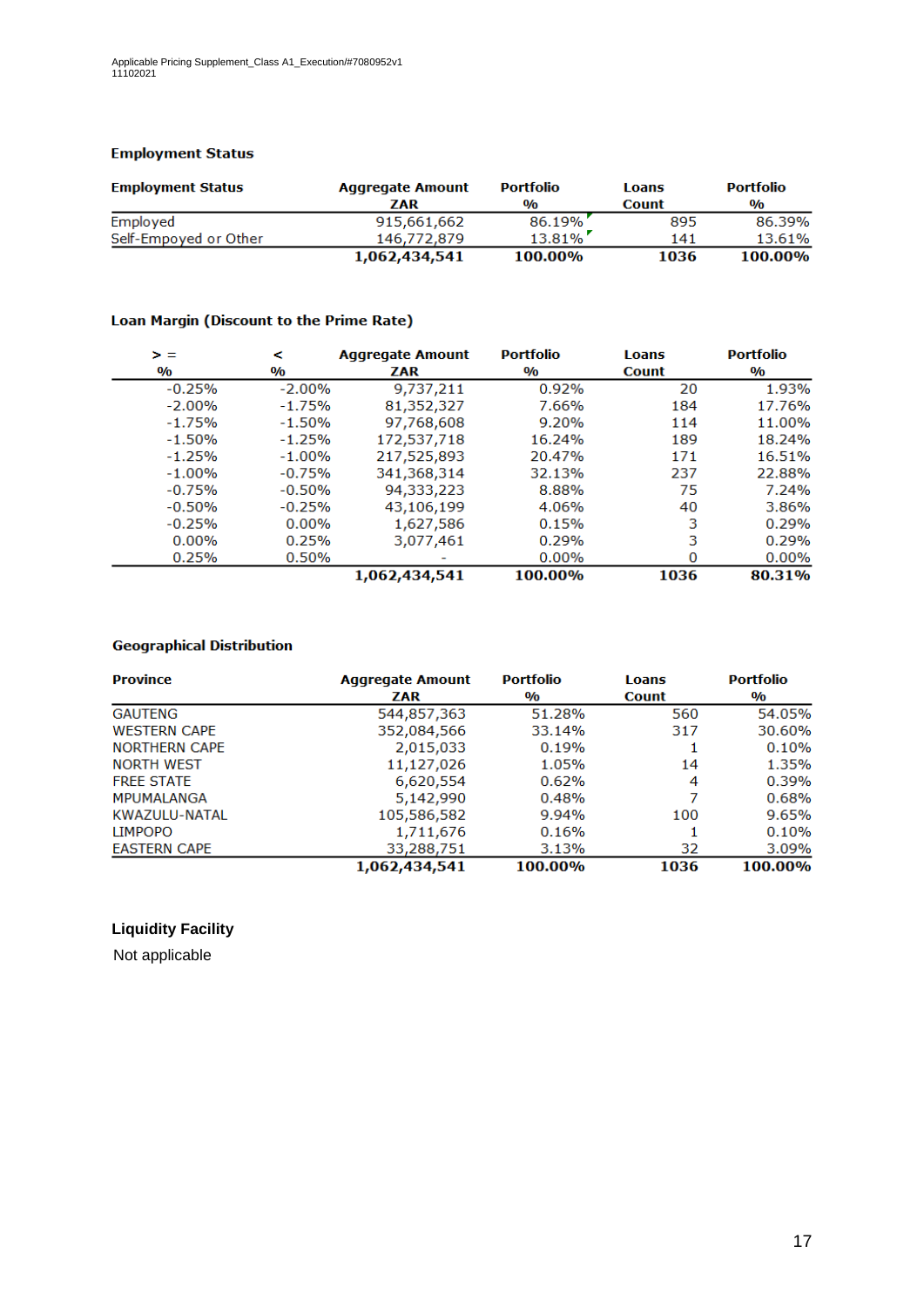| Item                                    | <b>Class A1</b>      | <b>Class A2</b>      | <b>Class A3</b>                     | <b>Class A4</b>                     |
|-----------------------------------------|----------------------|----------------------|-------------------------------------|-------------------------------------|
| JSE bond code                           | FST3A1               | FST3A2               | FST3A3                              | FST3A4                              |
| <b>ISIN</b> code                        | ZAG000180613         | ZAG000180621         | ZAG000180647                        | ZAG000180639                        |
| Currency                                | <b>ZAR</b>           | ZAR                  | ZAR                                 | ZAR                                 |
| Type of notes                           | <b>Floating Rate</b> | <b>Floating Rate</b> | <b>Floating Rate</b>                | <b>Floating Rate</b>                |
| Rating Agency                           | <b>GCR</b>           | <b>GCR</b>           | <b>GCR</b>                          | <b>GCR</b>                          |
| Expected<br>Long<br>term credit rating  | AAA(za)(sf)          | AAA(ZA)(sf)          | AAA(ZA)(sf)                         | AAA(ZA)(sf)                         |
| Short<br>Expected<br>term credit rating | $A1 + (ZA)(sf)$      | Not applicable       | Not applicable                      | Not applicable                      |
| Initial<br>nominal<br>amount            | ZAR 80,000,000       | ZAR 165,000,000      | ZAR 445,000,000                     | ZAR 260,000,000                     |
| Nominal amount<br>at reporting date     | Not applicable       | Not applicable       | Not applicable                      | Not applicable                      |
| Interest rate                           | Reference Rate +     | Reference Rate +     | Reference Rate +                    | Reference Rate +                    |
|                                         | 0.57% per annum      | 0.80% per annum      | 1.10% per annum                     | 1.25% per annum                     |
| Interest payment                        | Not applicable       | Not applicable       | Not applicable                      | Not applicable                      |
| Interest not paid                       | Not applicable       | Not applicable       | Not applicable                      | Not applicable                      |
| Scheduled<br><b>Maturity Date</b>       | Not applicable       | Not applicable       | Not applicable                      | Not applicable                      |
| Final<br>Redemption<br>Date             | 20 October 2022      | 20 October 2024      | 20 October 2031                     | 20 April 2049                       |
| Step-up<br>Rate<br>Margin               | Not applicable       | Not applicable       | Reference Rate +<br>1.25% per annum | Reference Rate +<br>1.55% per annum |
| Step-up Date                            | Not applicable       | Not applicable       | 20 October 2026                     | 20 October 2026                     |
| Credit<br>enhancement*                  | 15.9%                | 43.3%                | 90.1%                               | 107.5%                              |

At the Initial Issue Date expressed as percentage of the aggregate principal amount outstanding of all Notes.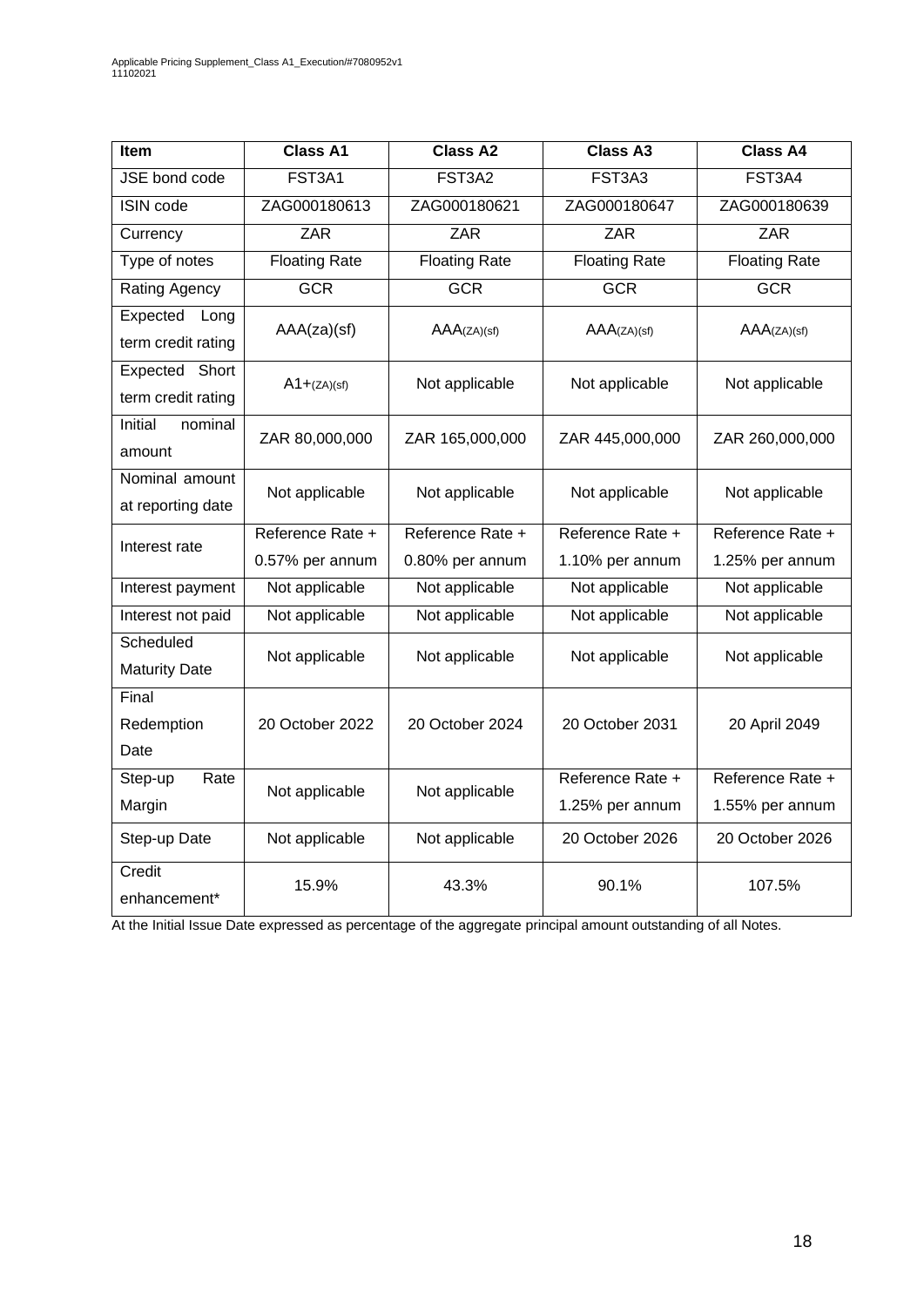# **Hedge Counterparty**

| Hedge Counterparty:                             | <b>Investec Bank Limited</b>                                                                                                                                                                                                |
|-------------------------------------------------|-----------------------------------------------------------------------------------------------------------------------------------------------------------------------------------------------------------------------------|
| Credit rating of hedge counterparty:            | AA(zA) by the Rating Agency                                                                                                                                                                                                 |
| Type of hedge provided:                         | Interest rate swap                                                                                                                                                                                                          |
| Exposure to SPV:                                | The potential M-t-M value of the swap plus any additional                                                                                                                                                                   |
|                                                 | amount, if required by the Rating Agency                                                                                                                                                                                    |
| <b>Credit Enhancement</b>                       |                                                                                                                                                                                                                             |
| Credit enhancement available:                   | Yes                                                                                                                                                                                                                         |
| Available to each noteholder:                   | The Subordinated Loan provides credit enhancement<br>to all Noteholders                                                                                                                                                     |
| Provider:                                       | Investec Bank Limited provides the Subordinated Loan<br>at the Issue Date which may be sold to another party at<br>any time at Investec Bank Limited's sole discretion and<br>subject to prevailing regulatory restrictions |
| Credit rating of provider:                      | AA(zA) by the Rating Agency.                                                                                                                                                                                                |
| Details of credit enhancement:                  | See the section of the Programme Memorandum Entitled                                                                                                                                                                        |
|                                                 | "STRUCTURAL FEATURES" under section 6 entitled                                                                                                                                                                              |
|                                                 | "Subordinated Loan Agreement"                                                                                                                                                                                               |
| Credit enhancement limit:                       | ZAR165,000,000.                                                                                                                                                                                                             |
| value<br>of<br>Current                          | credit ZAR151,228,899                                                                                                                                                                                                       |
| enhancement:                                    |                                                                                                                                                                                                                             |
| Credit enhancement committed and Not applicable |                                                                                                                                                                                                                             |
| not drawn:                                      |                                                                                                                                                                                                                             |
| <b>Other facilities</b>                         |                                                                                                                                                                                                                             |
| Provider:                                       | <b>Investec Bank Limited</b>                                                                                                                                                                                                |
| Credit rating of provider:                      | AA(zA) by the Rating Agency                                                                                                                                                                                                 |
| Type and purpose of facility:                   | Warehouse Facility. See the section of the Programme                                                                                                                                                                        |
|                                                 | Memorandum Entitled "STRUCTURAL FEATURES"                                                                                                                                                                                   |
|                                                 | under section 7 entitled "Warehouse Facility"                                                                                                                                                                               |